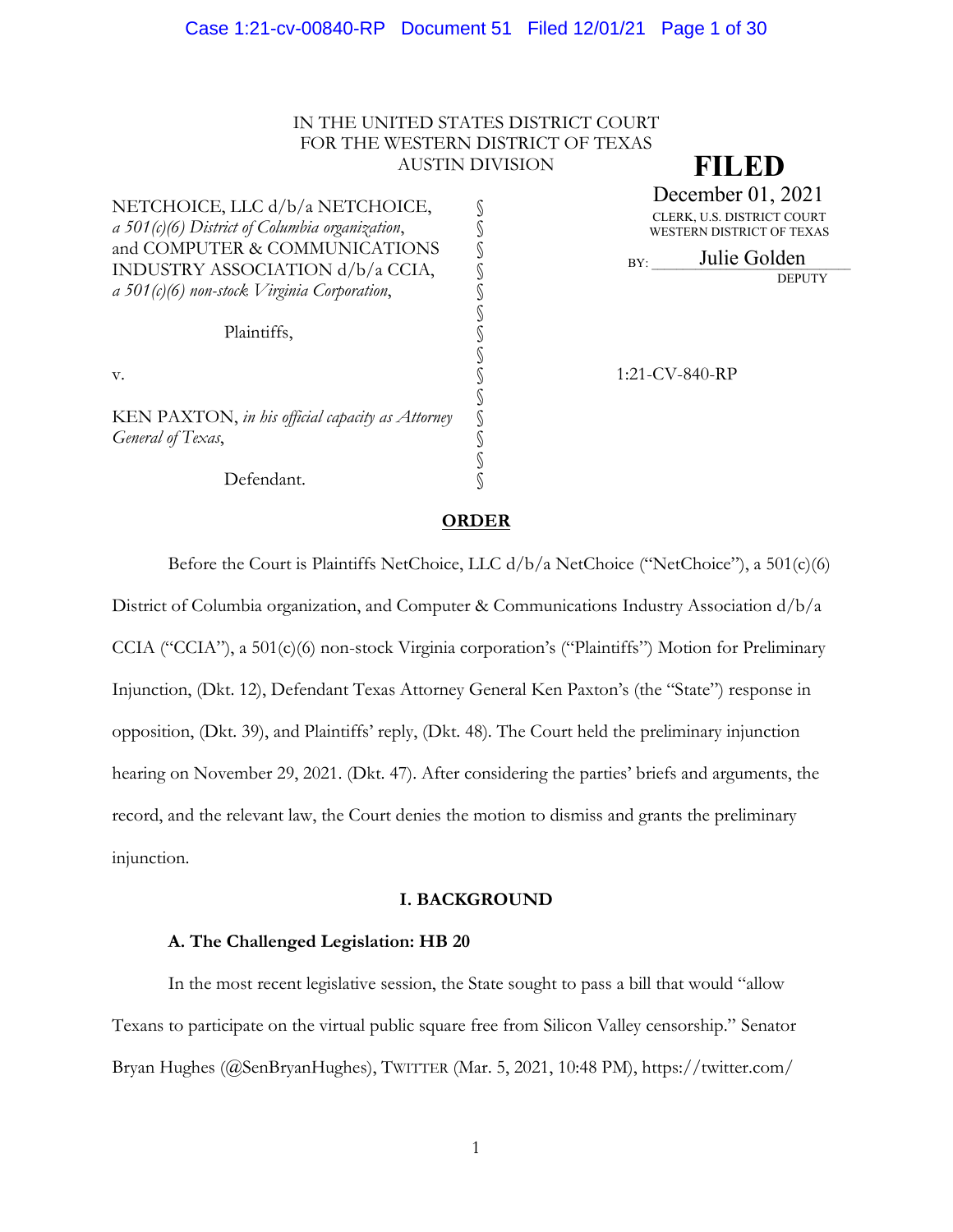#### Case 1:21-cv-00840-RP Document 51 Filed 12/01/21 Page 2 of 30

SenBryanHughes/status/1368061021609463812. Governor Greg Abbott voiced his support, tweeting "[s]ilencing conservative views is un-American, it's un-Texan[,] and it's about to be illegal in Texas." Greg Abbott (@GregAbbott\_TX), TWITTER (Mar. 5, 2021, 8:35 PM), https://t.co/JsPam2XyqD. After a bill failed to pass during the regular session or the first special session, Governor Abbott called a special second legislative session directing the Legislature to

consider and act on legislation "protecting social-media and email users from being censored." (Proclamation by the Governor of the State of Texas (Aug. 5, 2021), https://gov.texas.gov/uploads /files/press/PROC\_second\_called\_session\_87th\_legislature\_IMAGE\_08-05-21.pdf. The Legislature passed House Bill 20 ("HB 20"), and Governor Abbott signed it into law on September 9, 2021. (Prelim. Inj. Mot., Dkt. 12, at 16).

HB 20 prohibits large social media platforms from "censor[ing]" a user based on the user's "viewpoint." Tex. Civ. Prac. & Rem. Code § 143A.002 ("Section 7"). Specifically, Section 7 makes it unlawful for a "social media platform" to "censor a user, a user's expression, or a user's ability to receive the expression of another person based on: (1) the viewpoint of the user or another person; (2) the viewpoint represented in the user's expression; or (3) a user's geographic location in this state or any part of this state." *Id.* § 143A.002(a)(1)-(3). The State defines social media platforms as any website or app (1) with more than 50 million active users in the United States in a calendar month, (2) that is open to the public, (3) allows users to create an account, and (4) enables users to communicate with each other "for the primary purpose of posting information, comments, messages, or images." Tex. Bus. & Com. Code §§ 120.001(1), 120.002(b); Tex. Civ. Prac. & Rem. Code § 143A.003(c). HB 20 applies to sites and apps like Facebook, Instagram, Pinterest, TikTok, Twitter, Vimeo, WhatsApp, and YouTube. (Prelim. Inj. Mot., Dkt. 12, at 11); (*see* CCIA Decl., Dkt. 12-1, at 3–4; NetChoice Decl., Dkt. 12-2, at 3–4). HB 20 excludes certain companies like Internet service providers, email providers, and sites and apps that "consist[] primarily of news, sports,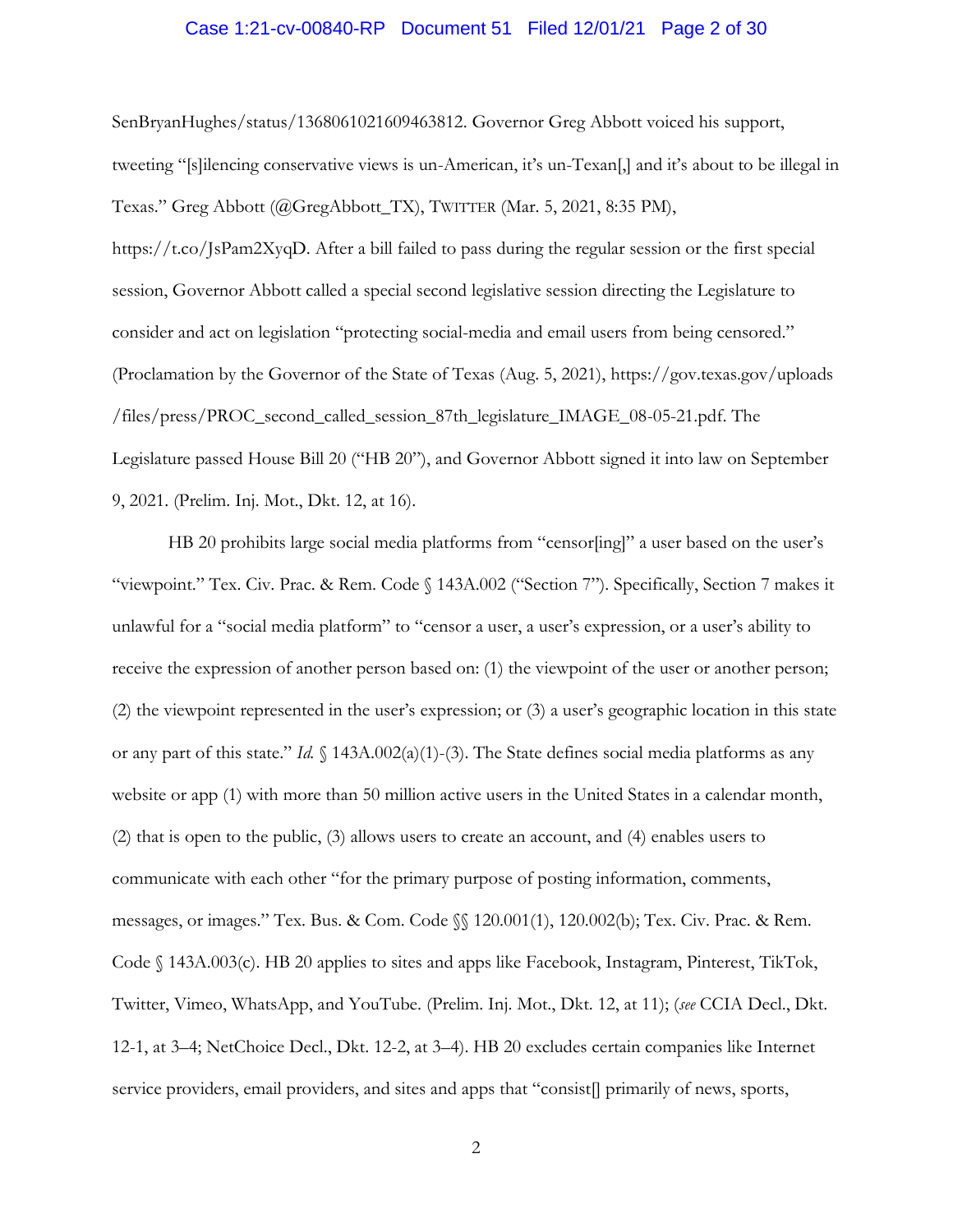## Case 1:21-cv-00840-RP Document 51 Filed 12/01/21 Page 3 of 30

entertainment, or other information or content that is not user generated but is preselected by the provider" and user comments are "incidental to" the content. Tex. Bus. & Com. Code  $\S$ 120.001(1)(A)–(C). HB 20 carves out two content-based exceptions to Section 7's broad prohibition: (1) platforms may moderate content that "is the subject of a referral or request from an organization with the purpose of preventing the sexual exploitation of children and protecting survivors of sexual abuse from ongoing harassment," and (2) platforms may moderate content that "directly incites criminal activity or consists of specific threats of violence targeted against a person or group because of their race, color, disability, religion, national origin or ancestry, age, sex, or status as a peace officer or judge." Tex. Civ. Prac. & Rem. Code § 143A.006(a)(2)–(3).

HB 20 also requires social media platforms to meet disclosure and operational requirements. Tex. Bus. & Com. Code § 120.051, 120.101–.104 ("Section 2"). Section 2 requires platforms to publish "acceptable use policies," set up an "easily accessible" complaint system, produce a "biannual transparency report," and "publicly disclose accurate information regarding its content management, data management, and business practices, including specific information regarding how the social media platform: (i) curates and targets content to users; (ii) places and promotes content, services, and products, including its own content, services, and products; (iii) moderates content; (iv) uses search, ranking, or other algorithms or procedures that determine results on the platform; and (v) provides users' performance data on the use of the platform and its products and services." *Id.* § 120.051(a).

If a user believes a platform has improperly "censored" their viewpoint under Section 7, the user can sue the platform, which may be enjoined, and obtain attorney's fees. Tex. Civ. Prac. & Rem. Code  $\{\frac{143A.007(a)}{b}\}$ . Lawsuits can be brought by any Texan and anyone doing business in the state or who "shares or receives expression in this state." *Id.*  $\mathcal{L}$  143A.002(a), 143A.004(a), 143A.007. In addition, the Attorney General of Texas may "bring an action to enjoin a violation or a potential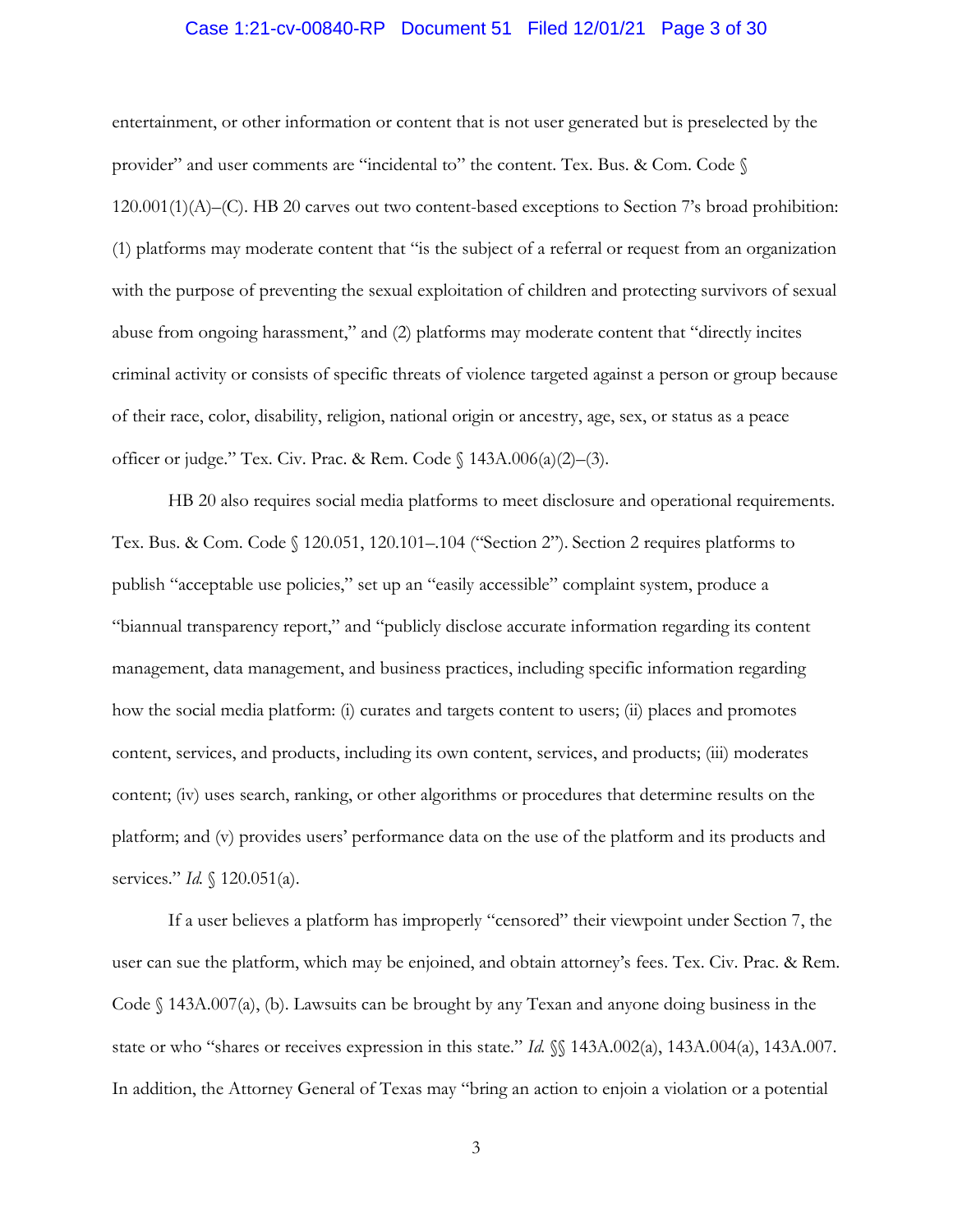#### Case 1:21-cv-00840-RP Document 51 Filed 12/01/21 Page 4 of 30

violation" of HB 20 and recover their attorney's fees. *Id.* § 143A.008. Failure to comply with Section 2's requirement also subjects social media platforms to suit. The Texas Attorney General may seek injunctive relief and collect attorney's fees and "reasonable investigative costs" if successful in obtaining injunctive relief. Tex. Bus. & Com. Code § 120.151.

Finally, HB 20 contains a severability clause. Tex. Civ. Prac. & Rem. Code § 143A.008(a). "If any application of any provision in this Act to any person, group of persons, or circumstances is found by a court to be invalid or unconstitutional, the remaining applications of that provision to all other persons and circumstances shall be severed and may not be affected." *Id.* § 143A.008(b).

HB 20 goes into effect on December 2, 2021. *Id.* § 143A.003–143A.008 (noting that the effective date is December 2, 2021).

Plaintiffs recently challenged a similar Florida law in the Northern District of Florida in *NetChoice v. Moody*, successfully obtaining a preliminary injunction to halt the enforcement of that law. The district court in that case described the Florida legislation as "an effort to rein in socialmedia providers deemed too large and too liberal." No. 4:21CV220-RH-MAF, 2021 WL 2690876, at \*12 (N.D. Fla. June 30, 2021). The Florida court concluded that

Balancing the exchange of ideas among private speakers is not a legitimate governmental interest. And even aside from the actual motivation for this legislation, it is plainly content-based and subject to strict scrutiny. It is also subject to strict scrutiny because it discriminates on its face among otherwise-identical speakers: between social-media providers that do or do not meet the legislation's size requirements and are or are not under common ownership with a theme park. The legislation does not survive strict scrutiny. Parts also are expressly preempted by federal law.

*Id.* The court's preliminary injunction has been appealed to the Eleventh Circuit.

## **B. Procedural Background**

Plaintiffs are two trade associations with members that operate social media platforms that would be affected by HB 20. (Compl., Dkt. 1, at 1–2); (Prelim. Inj. Mot., Dkt. 12, at 11). Plaintiffs filed their lawsuit on September 22, 2021, challenging HB 20 because it violates the First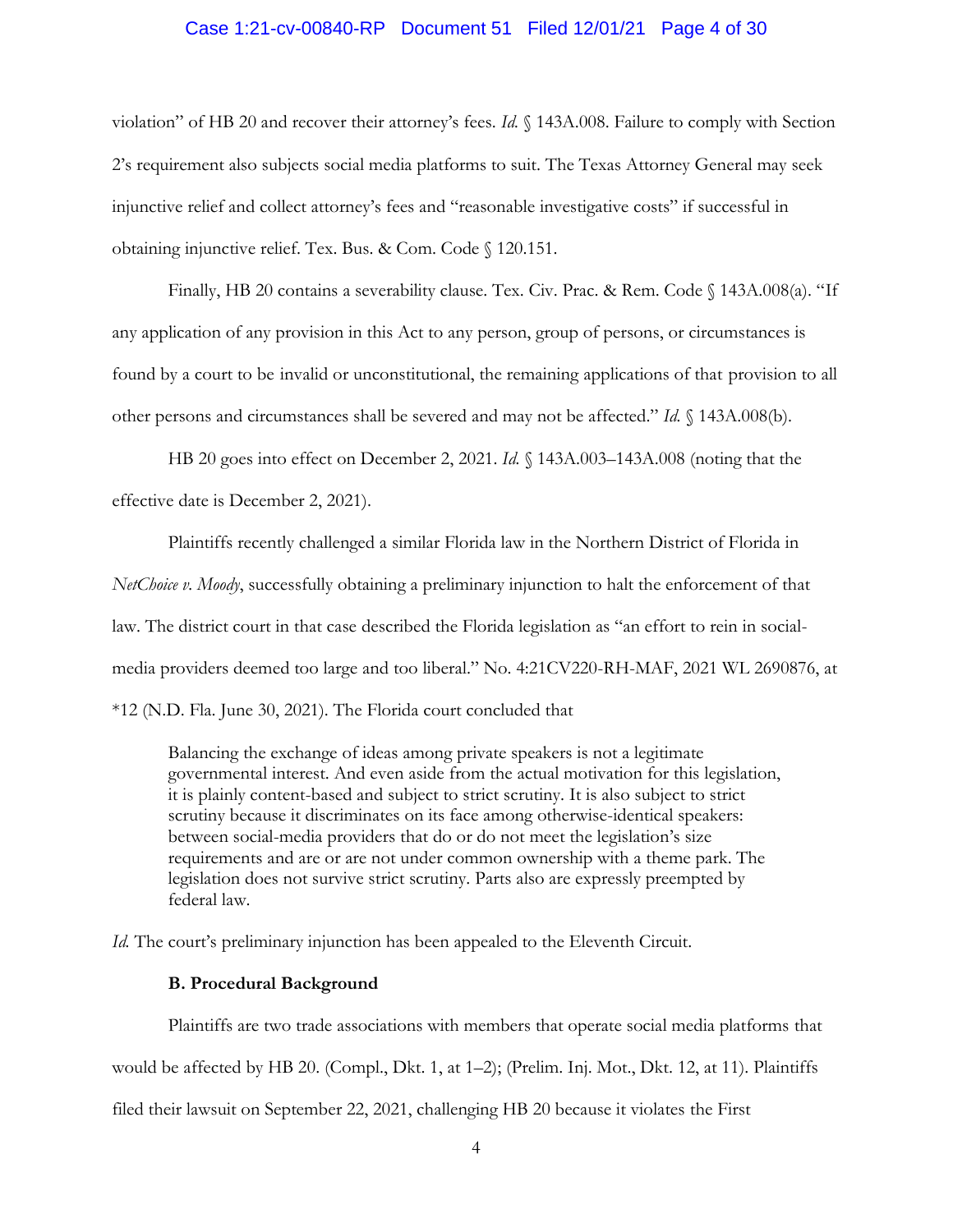## Case 1:21-cv-00840-RP Document 51 Filed 12/01/21 Page 5 of 30

Amendment; is void for vagueness; violates the commerce clause, full faith and credit clause, and the Fourteenth Amendment's due process clause; is preempted under the supremacy clause by the Communications Decency Act, 47 U.S.C. § 230; and violates the equal protection clause of the Fourteenth Amendment. (Compl., Dkt. 1, at 31, 35, 38, 41, 44). In their motion for preliminary injunction, Plaintiffs request that this Court preliminarily enjoin the Texas Attorney General from enforcing Sections 2 and 7 of HB 20 against Plaintiffs and their members. (Dkt. 12, at 54).

In response to the motion for preliminary injunction, the State requested expedited discovery, (Mot. Discovery, Dkt. 20), which Plaintiffs opposed, (Dkt. 22). The Court granted the State's request, in part, permitting "narrowly-tailored, expedited discovery" before the State would be required to respond to the preliminary injunction motion. (Order, Dkt. 25, at 3). The Court expressed its confidence in the State to "significantly tailor its discovery requests . . . to obtain precise information without burdening Plaintiffs' members." (*Id.* at 4). Several days later, Plaintiffs filed a motion for protective order, (Dkt. 29), which the Court granted, (Order, Dkt. 36). In that Order, the Court allowed the State to depose Plaintiffs' declarants, request documents relied on by those declarants, and serve interrogatories directed to Plaintiffs. (*Id.* at 2).

Additionally, the State filed a motion to dismiss about to two weeks after Plaintiffs filed their motion for preliminary injunction. (Mot. Dismiss, Dkt. 23). The State argues that Plaintiffs lack associational or organizational standing. (*Id.*). Plaintiffs respond that they have associational standing to represent their members covered by HB 20 and also have organizational standing. (Resp. Mot. Dismiss, Dkt. 28).

Finally, Plaintiffs filed a motion to strike the expert report of Adam Candeub, which was attached to the State's opposition to the preliminary injunction motion. (Mot. Strike, Dkt. 43). Plaintiffs challenge the report by Candeub, who is a law professor at Michigan State University, for being a "second legal brief" that offers "nothing more than (incorrect) legal conclusions." (*Id.* at 2).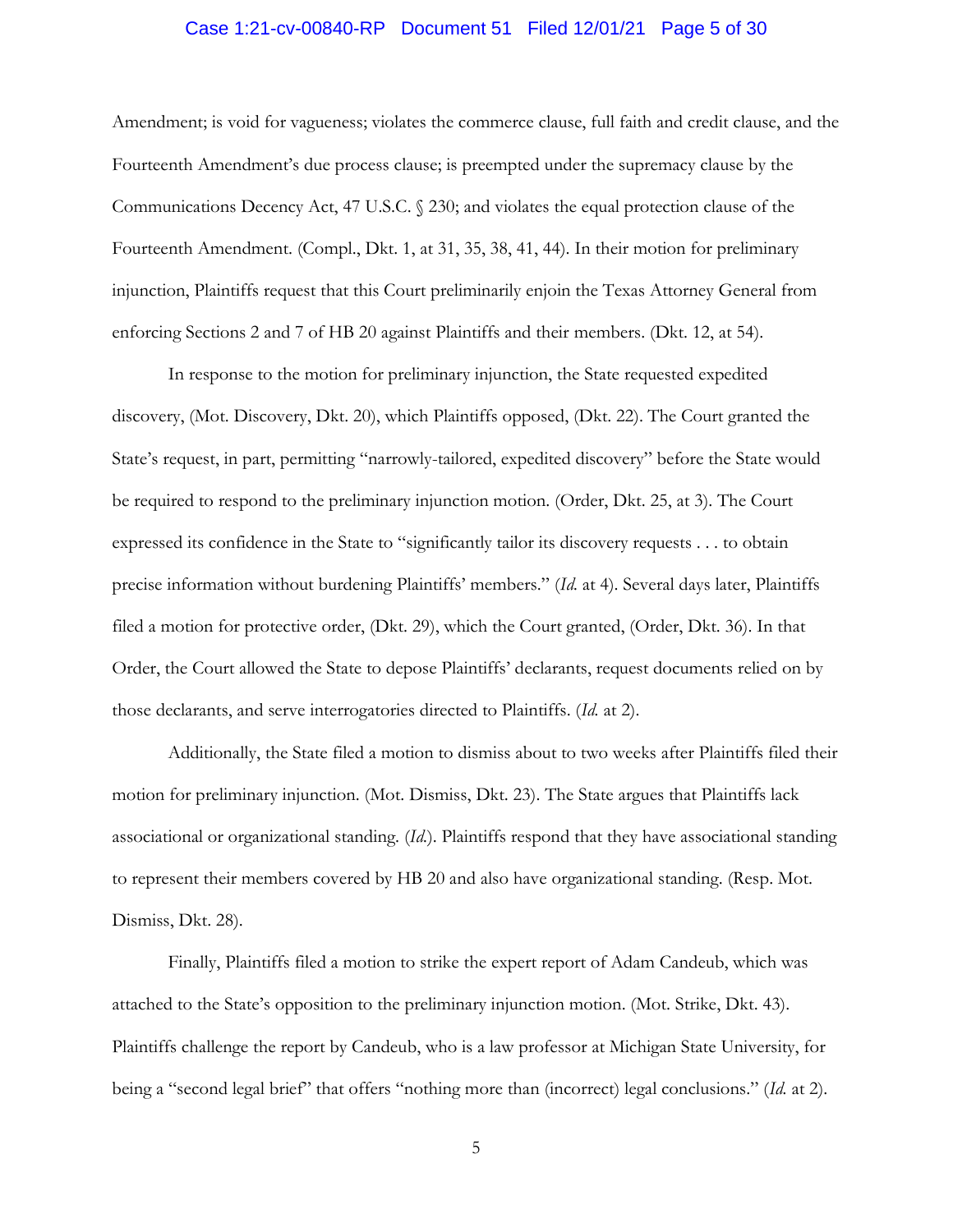## Case 1:21-cv-00840-RP Document 51 Filed 12/01/21 Page 6 of 30

Plaintiffs argue that it is well-established that an expert may not render conclusions of law. (*Id.*). They also argue that his "methodology" is unreliable because his tests are simply legal standards. (*Id.* at 4–5). Immediately before this Court issued this opinion, the State filed an opposition brief. (Dkt. 50). Because the Court does not rely on Candeub's report, the Court will dismiss Plaintiffs' motion to strike without prejudice as moot.

#### **II. LEGAL STANDARDS**

Federal Rule of Civil Procedure 12(b)(1) allows a party to assert lack of subject-matter jurisdiction as a defense to suit. Fed. R. Civ. P. 12(b)(1). Federal district courts are courts of limited subject matter jurisdiction and may only exercise such jurisdiction as is expressly conferred by the Constitution and federal statutes. *Kokkonen v. Guardian Life Ins. Co. of Am.*, 511 U.S. 375, 377 (1994). A federal court properly dismisses a case for lack of subject matter jurisdiction when it lacks the statutory or constitutional power to adjudicate the case. *Home Builders Ass'n of Miss., Inc. v. City of Madison*, 143 F.3d 1006, 1010 (5th Cir. 1998). "The burden of proof for a Rule 12(b)(1) motion to dismiss is on the party asserting jurisdiction." *Ramming v. United States*, 281 F.3d 158, 161 (5th Cir. 2001), *cert. denied*, 536 U.S. 960 (2002). "Accordingly, the plaintiff constantly bears the burden of proof that jurisdiction does in fact exist." *Id.* In ruling on a Rule 12(b)(1) motion, the court may consider any one of the following: (1) the complaint alone; (2) the complaint plus undisputed facts evidenced in the record; or (3) the complaint, undisputed facts, and the court's resolution of disputed facts. *Lane v. Halliburton*, 529 F.3d 548, 557 (5th Cir. 2008).

A preliminary injunction is an extraordinary remedy, and the decision to grant such relief is to be treated as the exception rather than the rule. *Valley v. Rapides Parish Sch. Bd.*, 118 F.3d 1047, 1050 (5th Cir. 1997). "A plaintiff seeking a preliminary injunction must establish that he is likely to succeed on the merits, that he is likely to suffer irreparable harm in the absence of preliminary relief, that the balance of equities tips in his favor, and that an injunction is in the public interest." *Winter v.*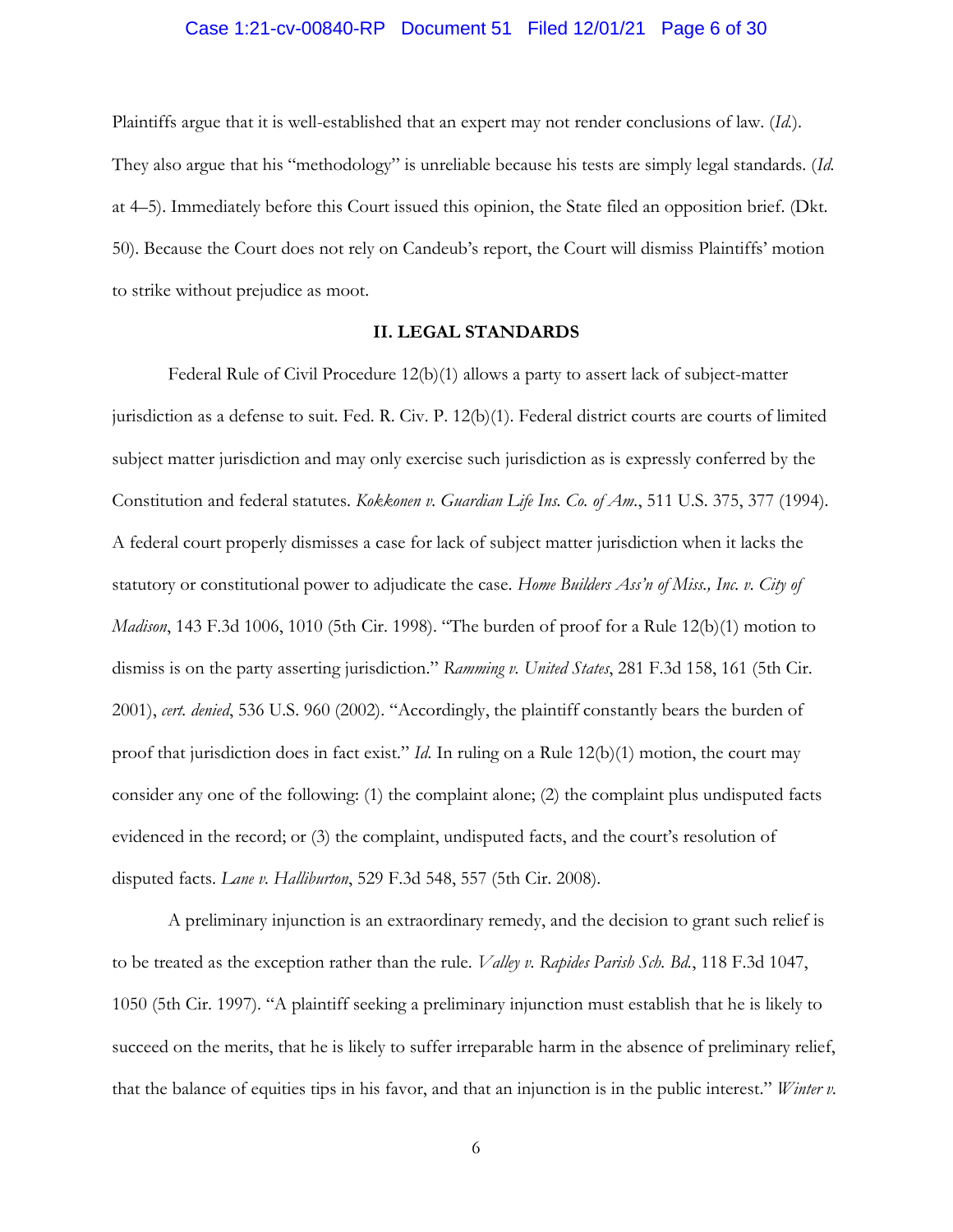*Nat. Res. Def. Council, Inc.*, 555 U.S. 7, 20 (2008). The party seeking injunctive relief carries the burden of persuasion on all four requirements. *PCI Transp. Inc. v. W. R.R. Co.*, 418 F.3d 535, 545 (5th Cir. 2005).

## **III. DISCUSSION**

#### **A. Plaintiffs Have Standing To Bring This Suit**

In its motion to dismiss, the State asserts that Plaintiffs lack associational and organizational standing and their complaint should be dismissed. (Dkt. 23). Under Article III of the Constitution, federal court jurisdiction is limited to cases and controversies. U.S. Const. art. III, 2, cl. 1; *Raines v. Byrd*, 521 U.S. 811, 818 (1997). A key element of the case-or-controversy requirement is that a plaintiff must establish standing to sue. *See Lujan v. Defenders of Wildlife*, 504 U.S. 555, 561 (1992). To establish Article III standing, a plaintiff must demonstrate that she has "(1) suffered an injury-infact, (2) that is fairly traceable to the challenged conduct of the defendant, and (3) that is likely to be redressed by a favorable judicial decision." *Id.* at 560–61. "[W]hen standing is challenged on the basis of the pleadings, we 'accept as true all material allegations of the complaint, and . . . construe the complaint in favor of the complaining party."' *Pennell v. City of San Jose*, 485 U.S. 1, 7 (1988) (quoting *Warth v. Seldin*, 422 U.S. 490, 501 (1975)).

#### **1. Plaintiffs Have Associational Standing**

"Associations may assert the standing of their own members." *Texas Ass'n of Manufacturers v. United States Consumer Prod. Safety Comm'n*, 989 F.3d 368, 377 (5th Cir. 2021). An association must meet three elements to establish associational standing: (1) "its members would otherwise have standing to sue in their own right," (2) "the interests at stake are germane to the organization's purpose," and (3) "neither the claim asserted nor the relief requested requires the participation of individual members in the lawsuit." *Id.* Plaintiffs easily meet these requirements for associational standing. The Court steps through each of the three requirements below.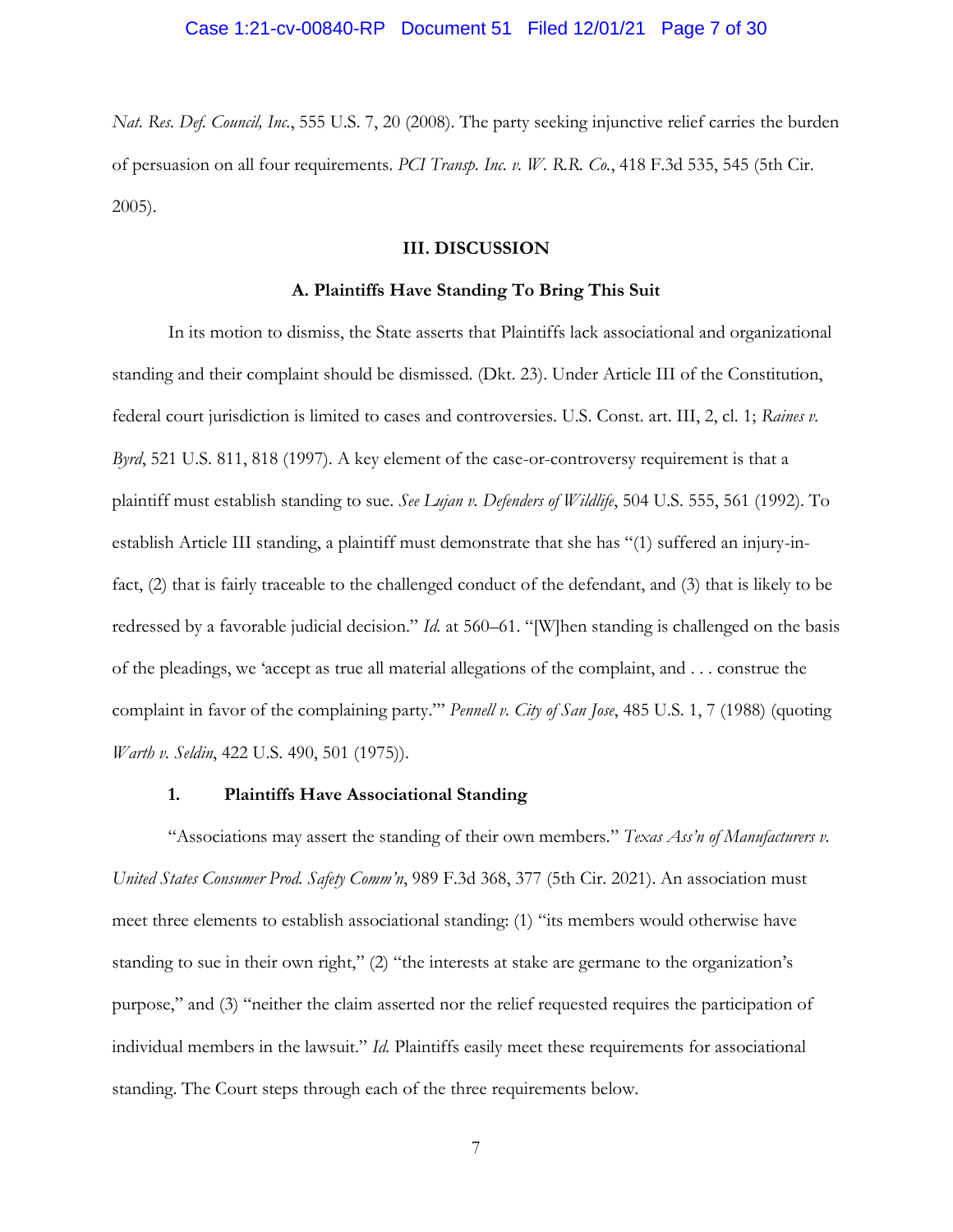#### **a. Plaintiffs' Members Have Standing to Sue in Their Own Right**

Plaintiffs' members include social media platforms like "Facebook, Google, YouTube, [and] Twitter," as recognized by the State, (Mot. Dismiss, Dkt. 23, at 3), that would be subject to regulation by the State through HB 20. Despite the State's contention otherwise, (Mot. Dismiss, Dkt. 23, at 3–4), Plaintiffs show that their members would suffer an injury-in-fact if HB 20 goes into effect. "[A] plaintiff satisfies the injury-in-fact requirement where he alleges 'an intention to engage in a course of conduct arguably affected with a constitutional interest, but proscribed by a statute, and there exists a credible threat of prosecution thereunder."' *Susan B. Anthony List v. Driehaus*, 573 U.S. 149, 159 (2014) (quoting *Babbitt v. Farm Workers*, 442 U.S. 289, 298 (1979)). In their complaint, Plaintiffs allege that their members are "directly subject to and regulated by H.B. 20 because they qualify as 'social media platforms' within H.B. 20's definition of the term," "exercise editorial judgments that are prohibited by H.B. 20," and will "face serious legal consequences for failing to comply with" HB 20. (Compl, Dkt. 1, at 5–6). Plaintiffs state that some of its members, like Facebook and YouTube, would be compelled to publish content that violates their policies and otherwise would be removed through their exercise of editorial judgment. (Compl., Dkt. 1, at 6). Plaintiffs' members do not resemble '"passive receptacle[s]' where users are free to share their speech without review or rebuke unless unlawful," as the State claims. (Mot. Dismiss, Dkt. 23, at 5). Plaintiffs also allege that "Paxton has given every indication that he intends to use all legally available enforcement tools against Plaintiffs' members" and support that allegation with Paxton's press releases and posts. (*Id.* at 10) ("In a January 9, 2021, tweet criticizing Twitter, Facebook, and Google for allegedly targeting 'conservative' speech, Defendant Paxton vowed, 'As AG, I will fight them with all I've got."").

Additionally, Plaintiffs have alleged that HB 20 threatens their members with classic economic harms. "[E]conomic injury is a quintessential injury upon which to base standing." *Tex.*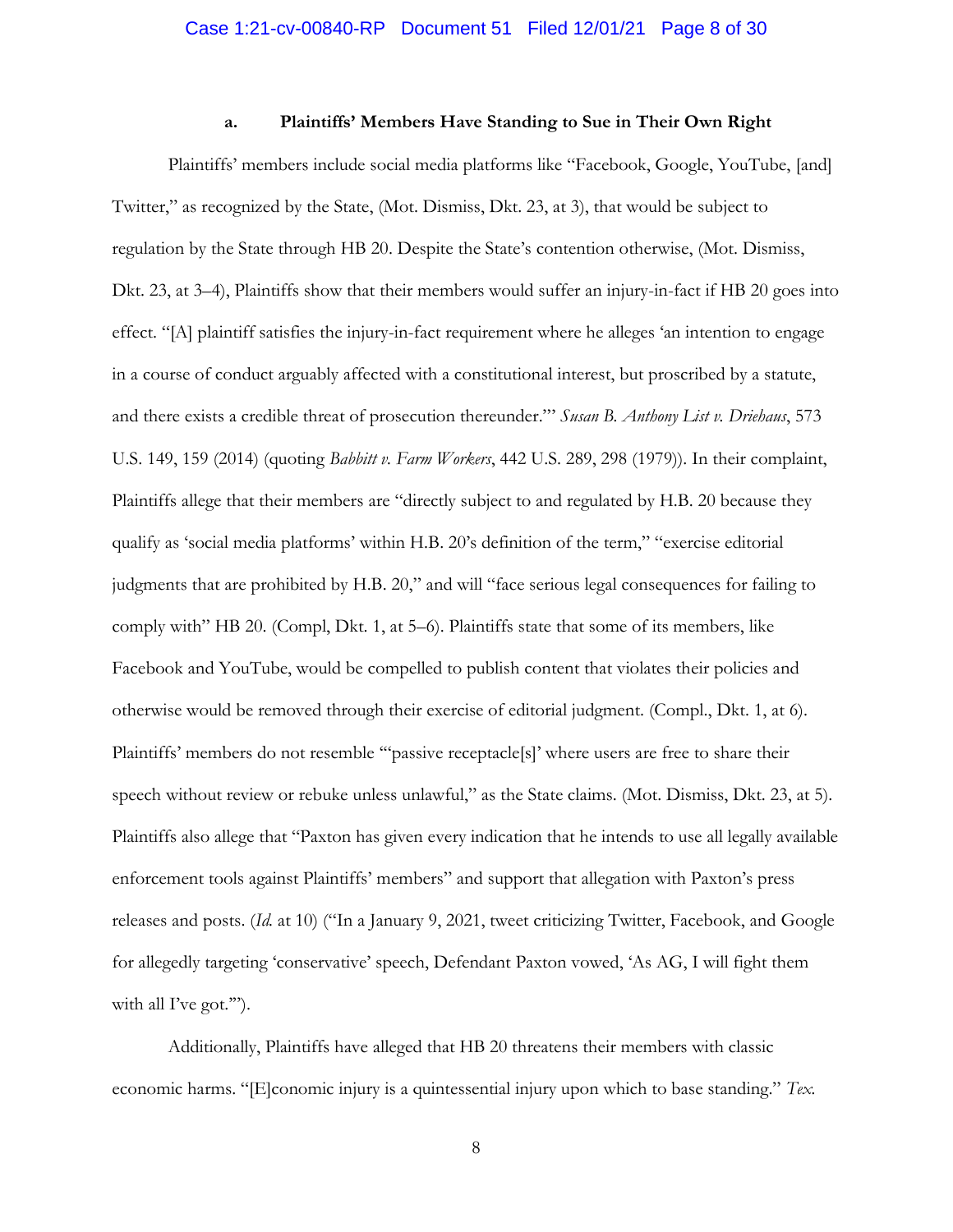#### Case 1:21-cv-00840-RP Document 51 Filed 12/01/21 Page 9 of 30

*Democratic Party v. Benkiser*, 459 F.3d 582, 586 (5th Cir. 2006). In their Complaint, Plaintiffs allege that their members "will incur significant costs to comply with the provisions in Sections 2 and 7 of H.B. 20. The statute will force members to substantially modify the design and operation of their platforms. The necessary modifications will impose onerous burdens upon members' respective platforms and services, interfering with their business models and making it more difficult for them to provide high quality services to their users." (Compl., Dkt. 1, at 7). Furthermore, Plaintiffs allege their members will suffer damage to their brands and goodwill, (*id.* at 8), and their members will be forced to disclose technical information that will cost them competitive advantage and make it harder to block content, *(id.* at 7–8). Based on these detailed allegations, the complaint sufficiently alleges the injuries to Plaintiffs' members caused by HB 20.

#### **b. The Interests at Stake Are Germane to the Members' Purpose**

The State does not dispute this prong of the standing analysis. As Plaintiffs note in their opposition brief: "Defendant does not dispute Plaintiffs satisfy the second prong. Nor could he. H.B. 20's intrusion on the rights of Internet websites and applications is germane to Plaintiffs' respective interests." (Resp. Mot. Dismiss, Dkt. 28, at 11 n.3).

# **c. This Lawsuit Does Not Require the Participation of Plaintiffs' Members**

The State argues that Plaintiffs' claims require the participation of Plaintiffs' members. (Mot. Dismiss, Dkt. 23, at 14). Plaintiffs seek to block the State's enforcement of the provisions of HB 20 that are facially unconstitutional. A facial challenge generally is not fact intensive and does not require individual members to participate. *Nat'l Press Photographers Ass'n v. McCraw*, 504 F. Supp. 3d 568, 580 (W.D. Tex. 2020) (recognizing associational standing to bring "facial" "content-based," "vagueness," "overbreadth," and "preemption" challenges). Plaintiffs assert facial challenges "based on the doctrines of compelled speech, infringing editorial discretion, a 'content-based' and speakerbased law, 'vagueness, 'overbreadth,' 'preemption,' and extraterritorial regulation." (Resp. Mot.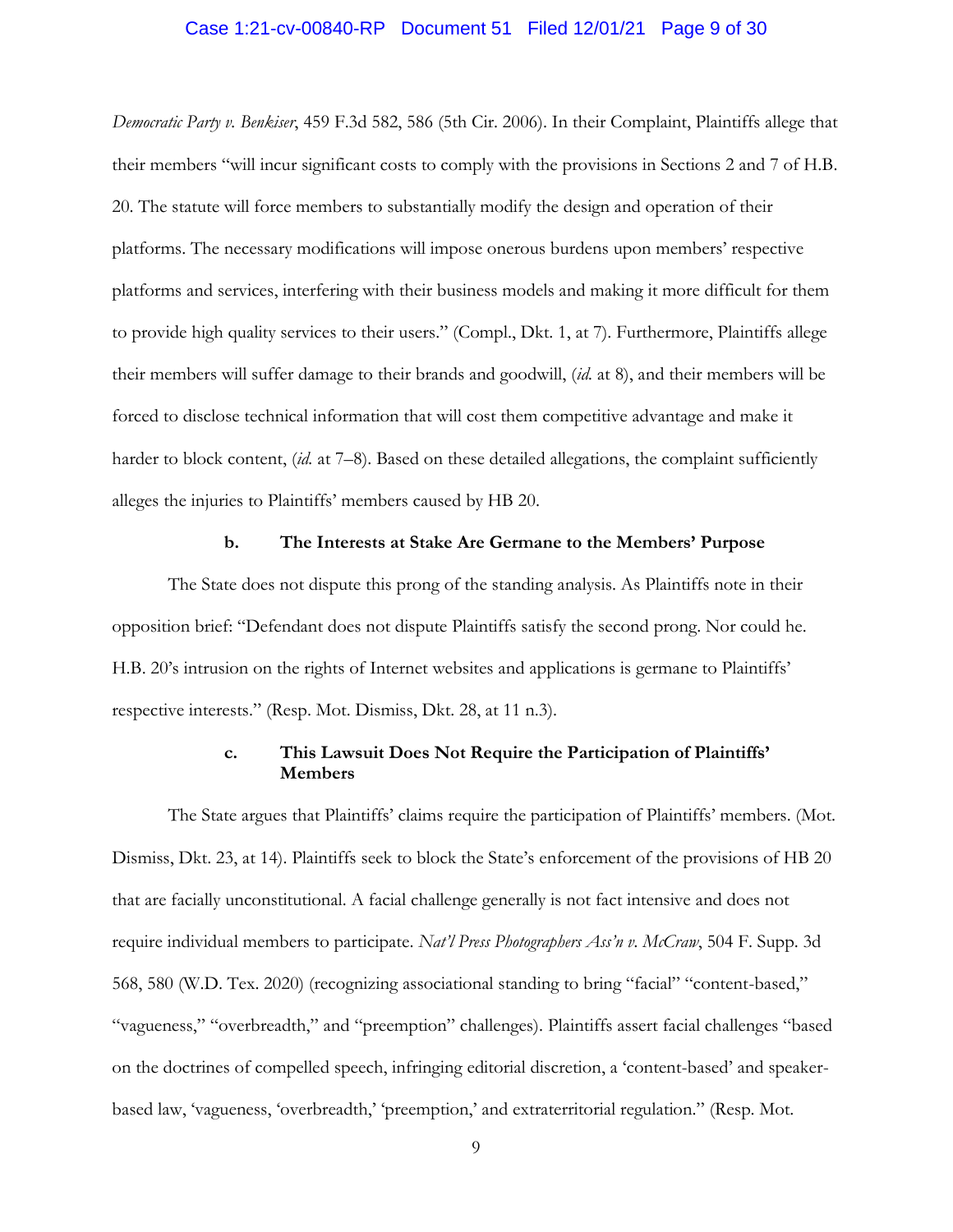#### Case 1:21-cv-00840-RP Document 51 Filed 12/01/21 Page 10 of 30

Dismiss, Dkt. 28, at 21). Each doctrine forms the basis for finding HB 20 facially invalid. (*See id.*) (citing *Nat'l Press*, 504 F. Supp. 3d at 580; *Nat'l Inst. of Family & Life Advocates v. Becerra*, 138 S. Ct. 2361, 2378 (2018) (sustaining content-based facial challenge based on compelled speech); *Miami Herald Pub. Co. v. Tornillo*, 418 U.S. 241, 258 (1974) (sustaining content-based facial challenge based on infringing editorial discretion); *Ass'n for Accessible Medicines v. Frosh*, 887 F.3d 664, 668 (4th Cir. 2018) (a "state law violates the extraterritoriality principle if it [] expressly applies to out-of-state commerce") (emphasis added); *Garza v. Wyeth LLC*, 2015 WL 364286, at \*4 (S.D. Tex. Jan. 27, 2015) ("The preemption decision is not evidence-based but is rather a question of law.")). While the State argues the Court cannot determine whether Plaintiffs' members are common carriers, which the State argues is a crucial step in this Court's First Amendment analysis, without the participation of Plaintiffs' members, (Mot. Dismiss, Dkt. 23, at 15), the Court finds that it can determine, if necessary, whether Plaintiffs' members are common carriers. Likewise, the Court can rule on Plaintiffs' other facial challenges, like their commerce clause claim, and conduct the proper level of scrutiny analysis on Plaintiffs' First Amendment claim. Additionally, Plaintiffs' requested relief enjoining Paxton from enforcing Sections 2 and 7 of HB 20 against them and their members—is a proper and tailored remedy that would not necessarily require the individual participation of their members. "Injunctive relief 'does not make the individual participation of each injured party indispensable to proper resolution[.]"' *Texas Ent. Ass'n, Inc. v. Hegar*, 10 F.4th 495, 505 (5th Cir. 2021) (quoting *Hunt v. Washington State Apple Advert. Comm'n*, 432 U.S. 333, 342 (1977)).

#### **2. Plaintiffs Have Organizational Standing**

Independent of their associational standing on behalf of their members, Plaintiffs have organizational standing to challenge HB 20. In their complaint, Plaintiffs allege the "already incurred costs and will continue to divert their finite resources—money, staff, and time and attention—away from other pressing issues facing their members to address compliance with and the implications of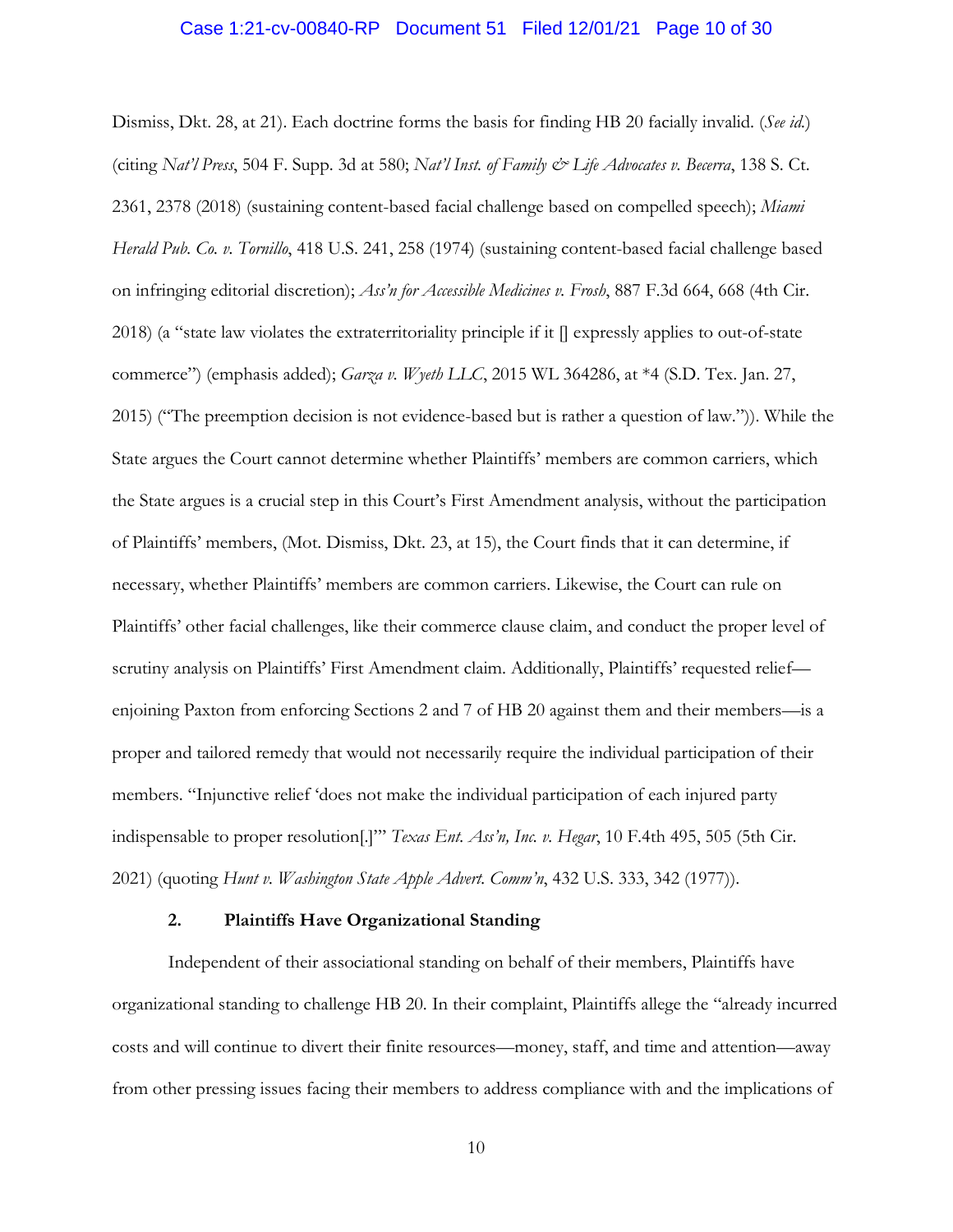## Case 1:21-cv-00840-RP Document 51 Filed 12/01/21 Page 11 of 30

H.B. 20 for Internet companies." (Compl., Dkt. 1, at 5). Plaintiffs continue that they would "no longer divert those finite resources to address H.B. 20" if it were declared unlawful and enjoined. (*Id.*). Plaintiffs' injury as an organization need not be "large" or "substantial." *OCA-Greater Houston v. Texas*, 867 F.3d 604, 612 (5th Cir. 2017) ("[I]t need not measure more than an 'identifiable trifle.' This is because 'the injury in fact requirement under Article III is qualitative, not quantitative, in nature.'") (quoting *Ass'n of Cmty. Organizations for Reform Now v. Fowler*, 178 F.3d 350, 357 (5th Cir. 1999)). Plaintiffs sufficiently allege that they have diverted resources and incurred expenses as an organization to prepare for HB 20's effects on Plaintiffs' members. *See id.* at 611–14.

Having considered the State's arguments and having found that Plaintiffs have both associational standing to challenge HB 20 on behalf of their members and organizational standing to challenge it based on their own alleged injuries, the Court denies the State's motion to dismiss. This Court's ruling is supported by the fact that the Northern District of Florida enjoined a similar Florida law that was challenged by these same exact Plaintiffs, and there was no dispute in that case—in which the State of Texas filed an amicus brief—that Plaintiffs lacked standing to assert the rights of their members to challenge that state law.

## **B. Plaintiffs Have Shown Likelihood of Success on the Merits**

Plaintiffs bring several claims against the State, and the Court focuses on Plaintiffs' claim that HB 20 violates the First Amendment.<sup>1</sup> To succeed on their motion for a preliminary injunction, then, Plaintiffs must show that HB 20 compels private social media platforms to "disseminate thirdparty content and interferes with their editorial discretion over their platforms."<sup>2</sup> (Prelim. Inj. Mot., Dkt. 12, at 23).

<sup>&</sup>lt;sup>1</sup> The Court need not and does not reach the issues of whether HB 20 is void for vagueness, preempted by the Communications Decency Act, or violates the Commerce Clause.

<sup>2</sup> Findings and conclusions about the merits of this case should be understood only as statements about Plaintiffs' likelihood of success based on the record and law currently before this Court.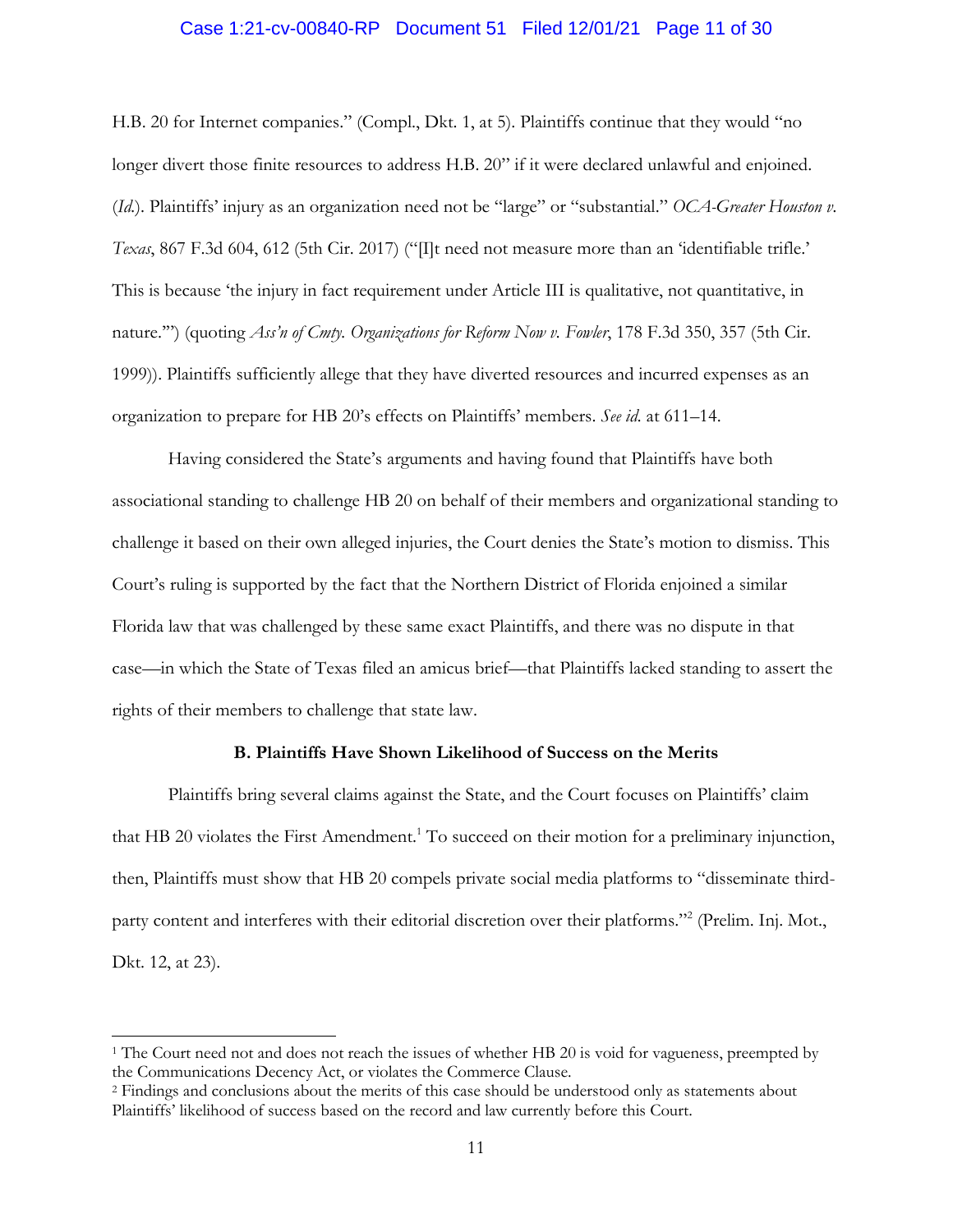# **1. Social Media Platforms Exercise Editorial Discretion Protected by the First Amendment**

The parties dispute whether social media platforms are more akin to newspapers that engage in substantial editorial discretion—and therefore are entitled to a higher level of protection for their speech—or a common carrier that acts as a passive conduit for content posted by users—and therefore are entitled to a lower level of protection, if any. Plaintiffs urge the Court to view social media platforms as having editorial discretion to moderate content, and the State advocates that social media platforms act as common carriers that may be compelled by the government to publish speech that is objectionable. Before the Court attempts to settle that debate, the Court evaluates whether the First Amendment guarantees social media platforms the right to exercise editorial discretion.

More than twenty years ago, the Supreme Court recognized that "content on the Internet is as diverse as human thought," allowing almost any person to "become a town crier with a voice that resonates farther than it could from any soapbox." *Reno v. Am. C.L. Union*, 521 U.S. 844, 870 (1997). The *Reno* Court concluded that its "cases provide no basis for qualifying the level of First Amendment scrutiny that should be applied to this medium." *Id.* Disseminating information is "speech within the meaning of the First Amendment." *Sorrell v. IMS Health Inc.*, 564 U.S. 552, 570 (2011) (citing *Bartnicki v. Vopper*, 532 U.S. 514, 527 (2001) ("[I]f the acts of 'disclosing' and 'publishing' information do not constitute speech, it is hard to imagine what does fall within that category, as distinct from the category of expressive conduct.")) (cleaned up).

Social media platforms have a First Amendment right to moderate content disseminated on their platforms. *See Manhattan Cmty. Access Corp. v. Halleck*, 139 S. Ct. 1921, 1932 (2019) (recognizing that "certain private entities[] have rights to exercise editorial control over speech and speakers on their properties or platforms"). Three Supreme Court cases provide guidance. First, in *Tornillo*, the Court struck down a Florida statute that required newspapers to print a candidate's reply if a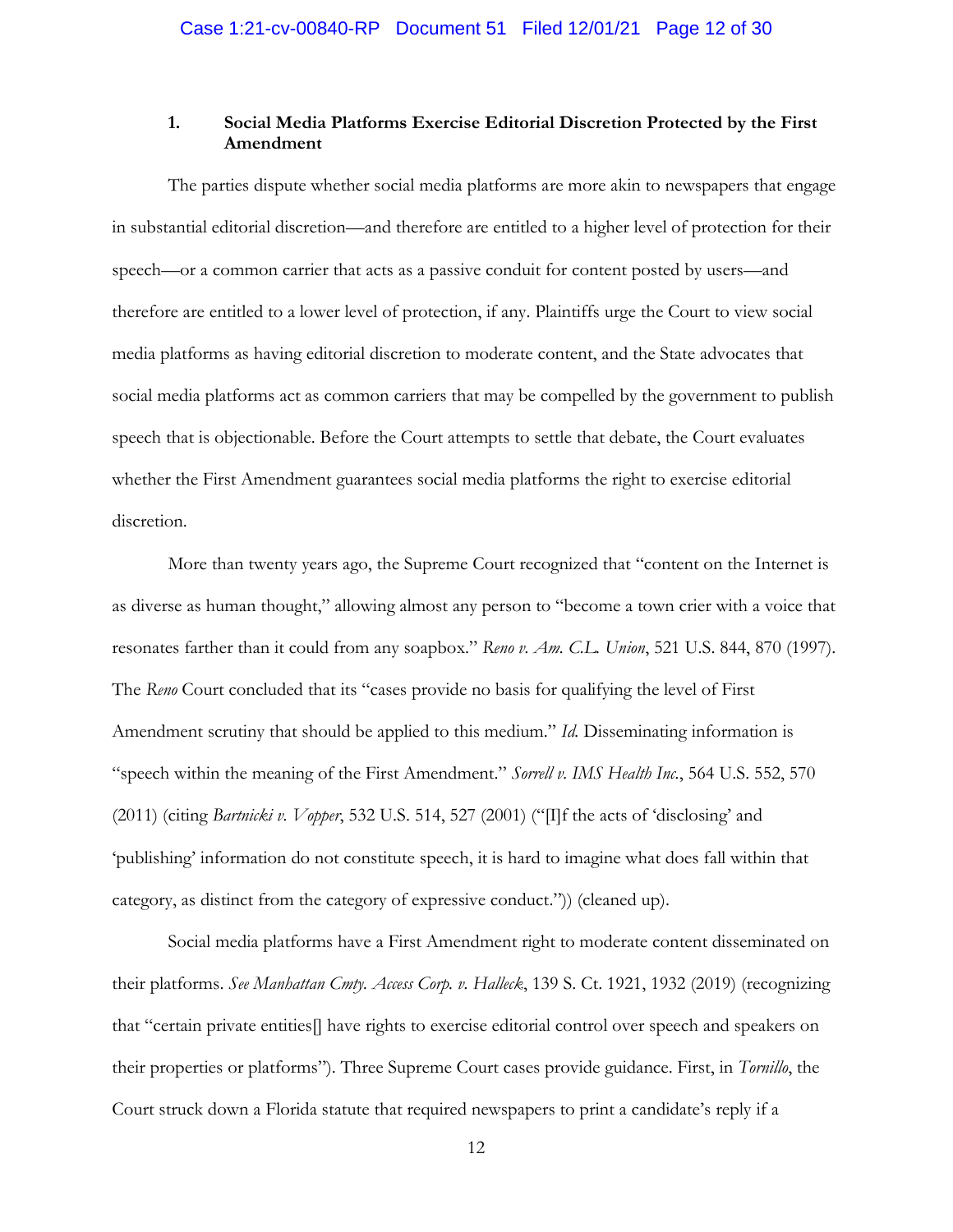### Case 1:21-cv-00840-RP Document 51 Filed 12/01/21 Page 13 of 30

newspaper assailed her character or official record, a "right of reply" statute. 418 U.S. at 243. In 1974, when the opinion was released, the Court noted there had been a "communications revolution" including that "[n]ewspapers have become big business . . . [with] [c]hains of newspapers, national newspapers, national wire and news services, and one-newspaper towns [being] the dominant features of a press that has become noncompetitive and enormously powerful and influential in its capacity to manipulate popular opinion and change the course of events." *Id.* at 248–49. Those concerns echo today with social media platforms and "Big Tech" all the while newspapers are further consolidating and, often, dying out. Back to 1974, when newspapers were viewed with monopolistic suspicion, the Supreme Court concluded that newspapers exercised "editorial control and judgment" by selecting the "material to go into a newspaper," deciding the "limitations on the size and content of the paper," and deciding how to treat "public issues and public officials—whether fair or unfair." *Id.* at 258. "It has yet to be demonstrated how governmental regulation of this crucial process can be exercised consistent with First Amendment guarantees of a free press as they have evolved to this time." *Id.*

In *Hurley v. Irish-Am. Gay, Lesbian & Bisexual Grp. of Bos.*, the Supreme Court held that a private parade association had the right to exclude a gay rights group from having their own float in their planned parade without being compelled by a state statute to do otherwise. 515 U.S. 557, 572– 73 (1995). The Massachusetts law at issue—which prohibited discrimination in any public place of "public accommodation, resort[,] or amusement"— did not "target speech or discriminate on the basis of its content, the focal point of its prohibition being rather on the act of discriminating against individuals." *Id.* at 572. The Court reasoned that the state's equal-access law "alter[ed] the expressive content" of the private organization. *Id.* "[T]his use of the State's power violates the fundamental rule of protection under the First Amendment, that a speaker has the autonomy to choose the content of his own message." *Id.* at 573. The Court clarified: "Indeed this general rule, that the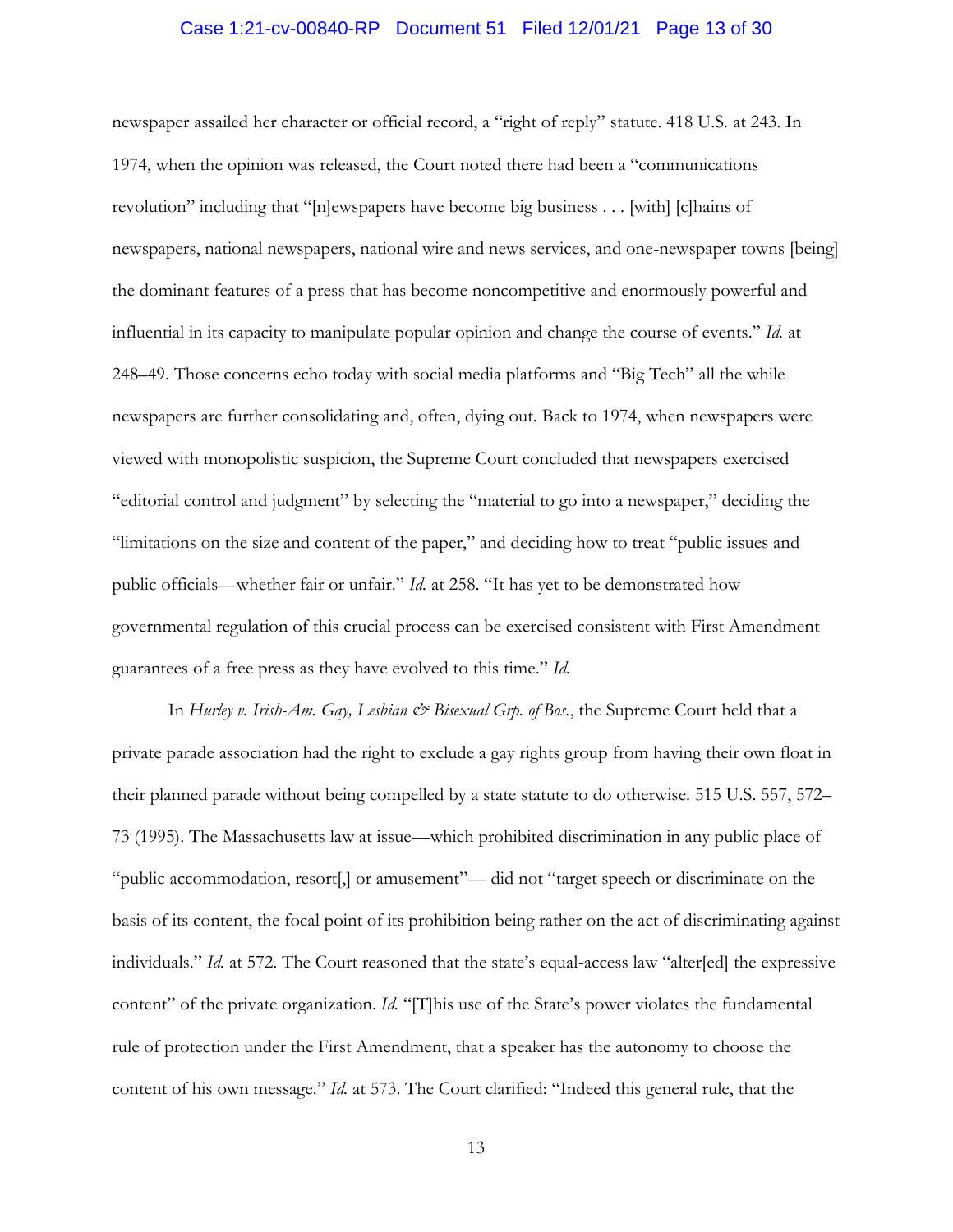#### Case 1:21-cv-00840-RP Document 51 Filed 12/01/21 Page 14 of 30

speaker has the right to tailor the speech, applies not only to expressions of value, opinion, or endorsement, but equally to statements of fact the speaker would rather avoid." *Id.*

Finally, the Supreme Court ruled that California could not require a private utility company to include a third party's newsletters when it sent bills to customers in Pac. Gas & Elec. Co. v. Pub. *Utilities Comm'n of California*, 475 U.S. 1, 20–21 (1986). There, for decades, the private utility company sent a newsletter to its customers with monthly bills, and California required it to include the thirdparty newsletter, a newsletter the private utility company disagreed with. *Id.* at 4–5. Relying on *Tornillo*, the Court analogized that "[j]ust as the State is not free to tell a newspaper in advance what it can print and what it cannot, the State is not free either to restrict [the private utility company's] speech to certain topics or views or to force [it] to respond to views that others may hold." *Id.* at 11 (internal quotation marks and citations omitted). "[A] forced access rule that would accomplish these purposes indirectly is similarly forbidden." *Id.* The private utility company had the "right to be free from government restrictions that abridge its own rights in order to enhance the relative voice of its opponents." *Id.* at 14 (internal quotation marks omitted). That was because a corporation has the "choice of what not to say" and cannot be compelled to "propound political messages with which they disagree." *Id.* at 16.

The Supreme Court's holdings in *Tornillo*, *Hurley*, and *PG&E*, stand for the general proposition that private companies that use editorial judgment to choose whether to publish content—and, if they do publish content, use editorial judgment to choose what they want to publish—cannot be compelled by the government to publish other content. That proposition has repeatedly been recognized by courts. (*See* Prelim. Inj. Mot., Dkt. 12, at 26) (collecting cases). Satisfied that such editorial discretion is protected from government-compelled speech, the Court turns to whether social media platforms engage in protectable editorial discretion.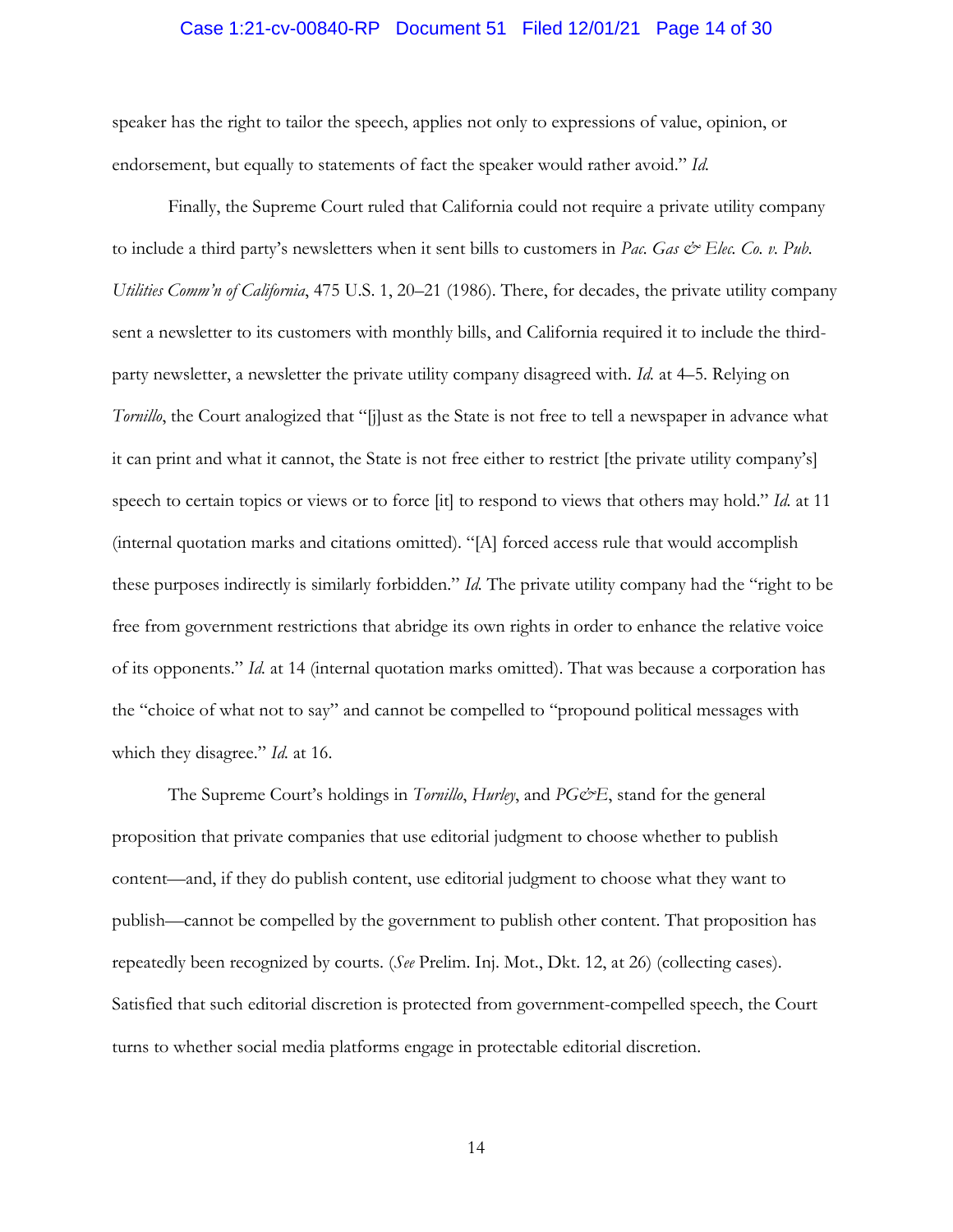## Case 1:21-cv-00840-RP Document 51 Filed 12/01/21 Page 15 of 30

This Court starts from the premise that social media platforms are not common carriers.<sup>3</sup> "Equal access obligations . . . have long been imposed on telephone companies, railroads, and postal services, without raising any First Amendment issue." *United States Telecom Ass'n v. Fed. Commc'ns Comm'n*, 825 F.3d 674, 740 (D.C. Cir. 2016). Little First Amendment concern exists because common carriers "merely facilitate the transmission of speech of others." *Id.* at 741. In *United States Telecom*, the Court added broadband providers to its list of common carriers. *Id.* Unlike broadband providers and telephone companies, social media platforms "are not engaged in indiscriminate, neutral transmission of any and all users' speech." *Id.* at 742. User-generated content on social media platforms is screened and sometimes moderated or curated. The State balks that the screening is done by an algorithm, not a person, but whatever the method, social media platforms are not mere conduits. According to the State, our inquiry could end here, with Plaintiffs not needing to prove more to show they engage in protected editorial discretion. During the hearing, the Court asked the State, "[T]o what extent does a finding that these entities are common carriers, to what extent is that important from your perspective in the bill's ability to survive a First Amendment challenge?" (*See*  Minute Entry, Dkt. 47). Counsel for the State responded, "[T]he common carriage doctrine is essential to the First Amendment challenge. It's why it's the threshold issue that we've briefed . . . . It dictates the rest of this suit in terms of the First Amendment inquiry." (*Id.*). As appealing as the State's invitation is to stop the analysis here, the Court continues in order to make a determination about whether social media platforms exercise editorial discretion or occupy a purgatory between common carrier and editor.

Social media platforms "routinely manage . . . content, allowing most, banning some, arranging content in ways intended to make it more useful or desirable for users, sometimes adding

<sup>&</sup>lt;sup>3</sup> HB 20's pronouncement that social media platforms are common carriers, Tex. H.B. No. 20, 87th Leg., 2nd Sess. § 1(4) (2021), does not impact this Court's legal analysis.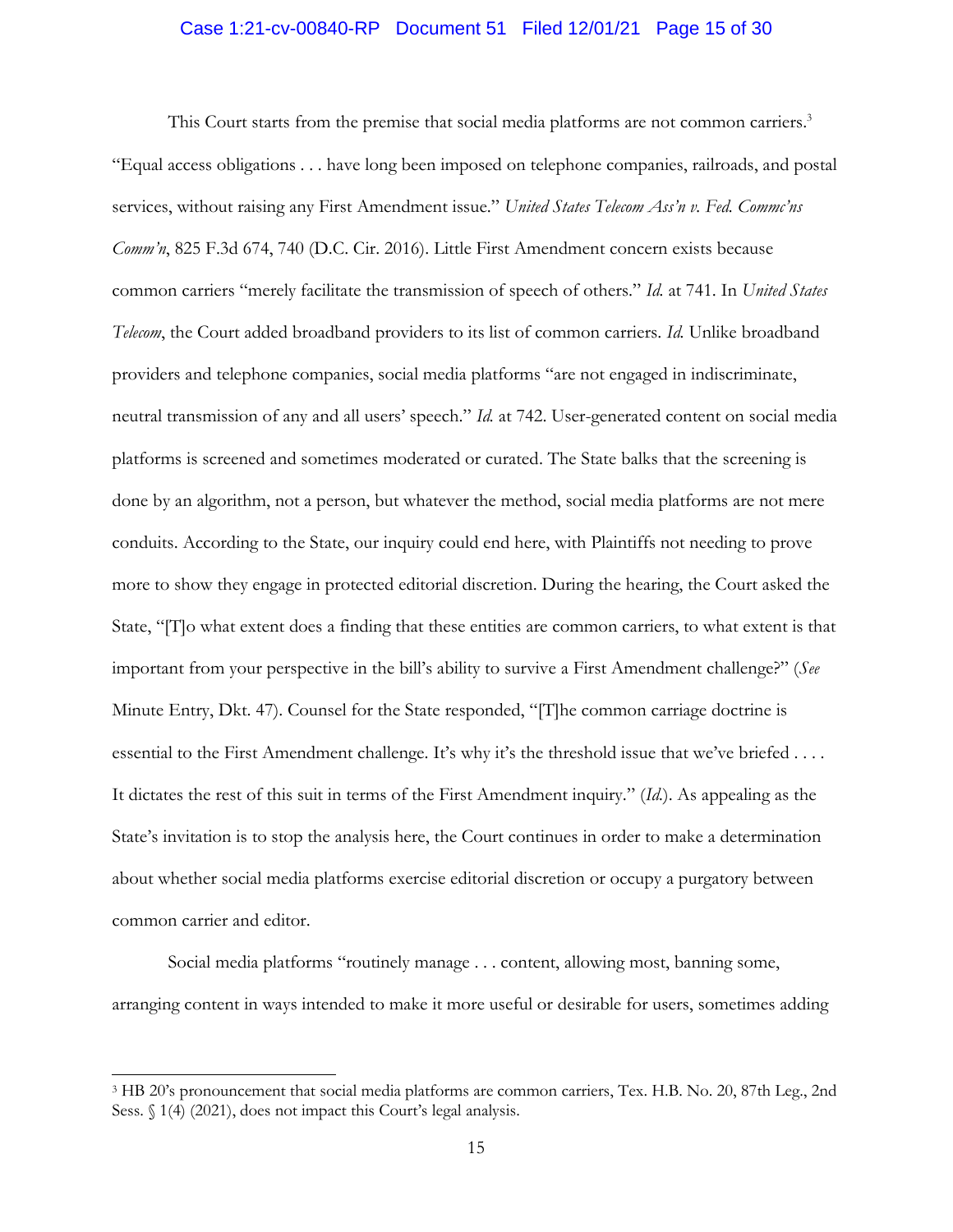#### Case 1:21-cv-00840-RP Document 51 Filed 12/01/21 Page 16 of 30

their own content." *NetChoice*, 2021 WL 2690876, at \*7. Making those decisions entails some level of editorial discretion, *id.*, even if portions of those tasks are carried out by software code. While this Court acknowledges that a social media platform's editorial discretion does not fit neatly with our 20th Century vision of a newspaper editor hand-selecting an article to publish, focusing on whether a human or AI makes those decisions is a distraction. It is indeed new and exciting—or frightening, depending on who you ask—that algorithms do some of the work that a newspaper publisher previously did, but the core question is still whether a private company exercises editorial discretion over the dissemination of content, not the exact process used. Plaintiffs' members also push back on the idea that content moderation does not involve judgment. For example, Facebook states that it makes decisions about "billions of pieces of content" and "[a]ll such decisions are unique and context-specific[] and involve some measure of judgment." (Facebook Decl., Dkt. 12-4, at 9).

This Court is convinced that social media platforms, or at least those covered by HB 20, curate both users and content to convey a message about the type of community the platform seeks to foster and, as such, exercise editorial discretion over their platform's content. Indeed, the text of HB 20 itself points to social media platforms doing more than transmitting communication. In Section 2, HB 20 recognizes that social media platforms "(1) curate[] and target[] content to users, (2) place[] and promote[] content, services, and products, including its own content, services, and products,  $(3)$  moderate $[$  content, and  $(4)$  use $[$  search, ranking, or other algorithms or procedures that determine results on the platform." Tex. Bus. & Com. Code  $\int$  120.051(a)(1)–(4). Finally, the State's own basis for enacting HB 20 acknowledges that social media platforms exercise editorial discretion. "[T]here is a dangerous movement by social media companies to silence conservative viewpoints and ideas." *Governor Abbott Signs Law Protecting Texans from Wrongful Social Media Censorship*, OFFICE OF THE TEX. GOVERNOR (Sept. 9, 2021), https://gov.texas.gov/news/post/governorabbott-signs-law-protecting-texans-from-wrongful-social-media-censorship. "Texans must be able to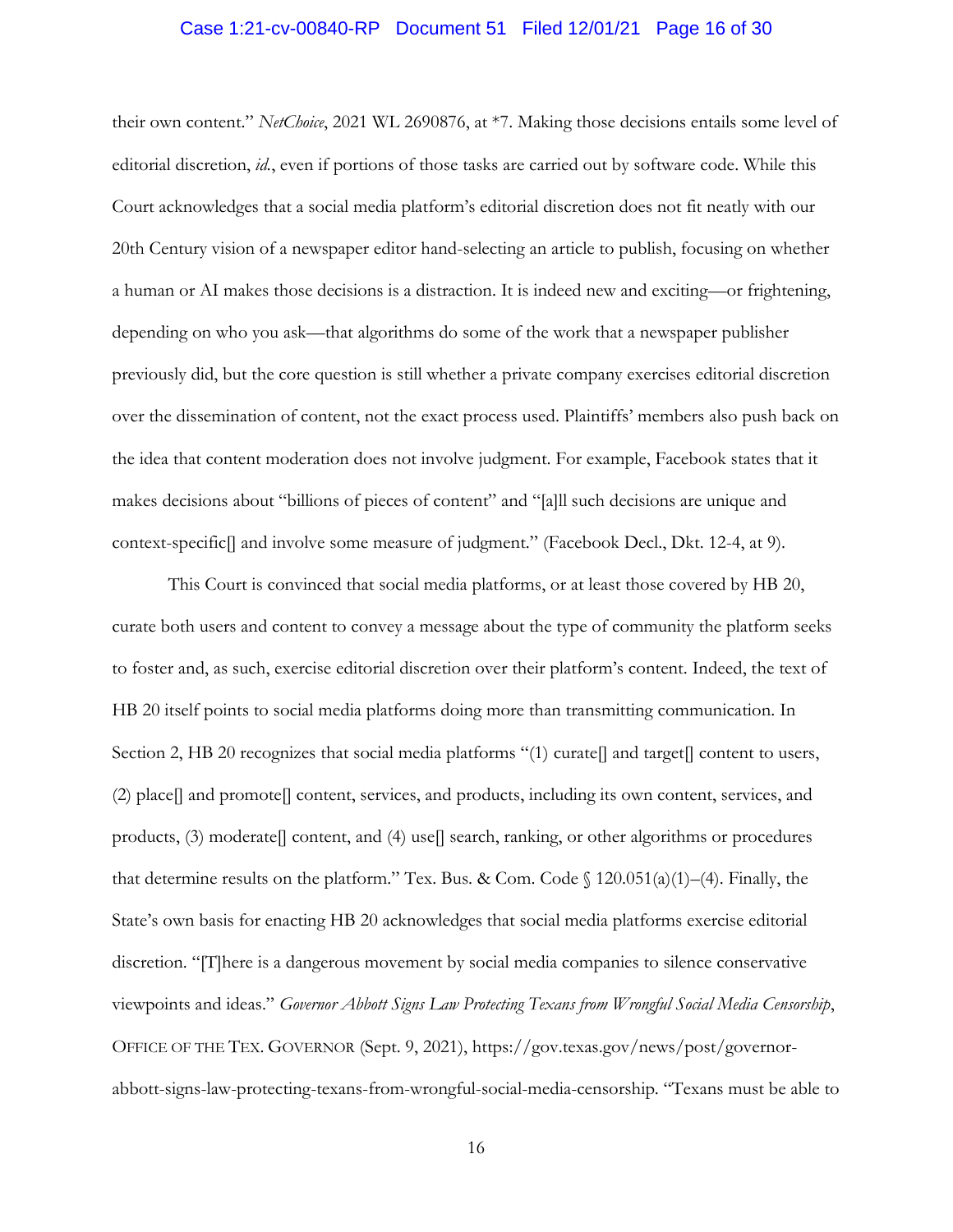### Case 1:21-cv-00840-RP Document 51 Filed 12/01/21 Page 17 of 30

speak without being censored by West Coast oligarchs." Bryan Hughes (@SenBryanHughes), TWITTER (Aug. 9, 2021, 4:34 PM), https://twitter.com/SenBryanHughes/status/ 1424846466183487492 Just like the Florida law, a "constant theme of [Texas] legislators, as well as the Governor . . . , was that the [platforms'] decisions on what to leave in or take out and how to present the surviving material are ideologically biased and need to be reined in." *NetChoice*, 2021 WL 2690876, at \*7. Without editorial discretion, social media platforms could not skew their platforms ideologically, as the State accuses of them of doing. Taking it all together, case law, HB 20's text, and the Governor and state legislators' own statements all acknowledge that social media platforms exercise some form of editorial discretion, whether or not the State agrees with how that discretion is exercised.

## **2. HB 20 Violates Plaintiffs' Members' First Amendment Rights**

## **a. HB 20 Compels Social Media Platforms to Disseminate Objectionable Content and Impermissibly Restricts Their Editorial Discretion**

HB 20 prohibits social media platforms from moderating content based on "viewpoint." Tex. Civ. Prac. & Rem. Code §§ 143A.001(1), 143A.002. The State emphasizes that HB 20 "does not prohibit content moderation. That is clear from the fact that [HB 20] has an entire provision dictating that the companies should create acceptable use policies . . . [a]nd then moderate their content accordingly." (*See* Minute Entry, Dkt. 47). The State claims that social media platforms could prohibit content categories "such as 'terrorist speech,' 'pornography,' 'spam,' or 'racism'" to prevent those content categories from flooding their platforms. (Resp. Prelim. Inj. Mot., Dkt. 39, at 21). During the hearing, the State explained that a social media platform "can't discriminate against users who post Nazi speech . . . and [not] discriminate against users who post speech about the antiwhite or something like that." (*See* Minute Entry, Dkt. 47). Plaintiffs point out the fallacy in the State's assertion with an example: a video of Adolf Hitler making a speech, in one context the viewpoint is promoting Nazism, and a platform should be able to moderate that content, and in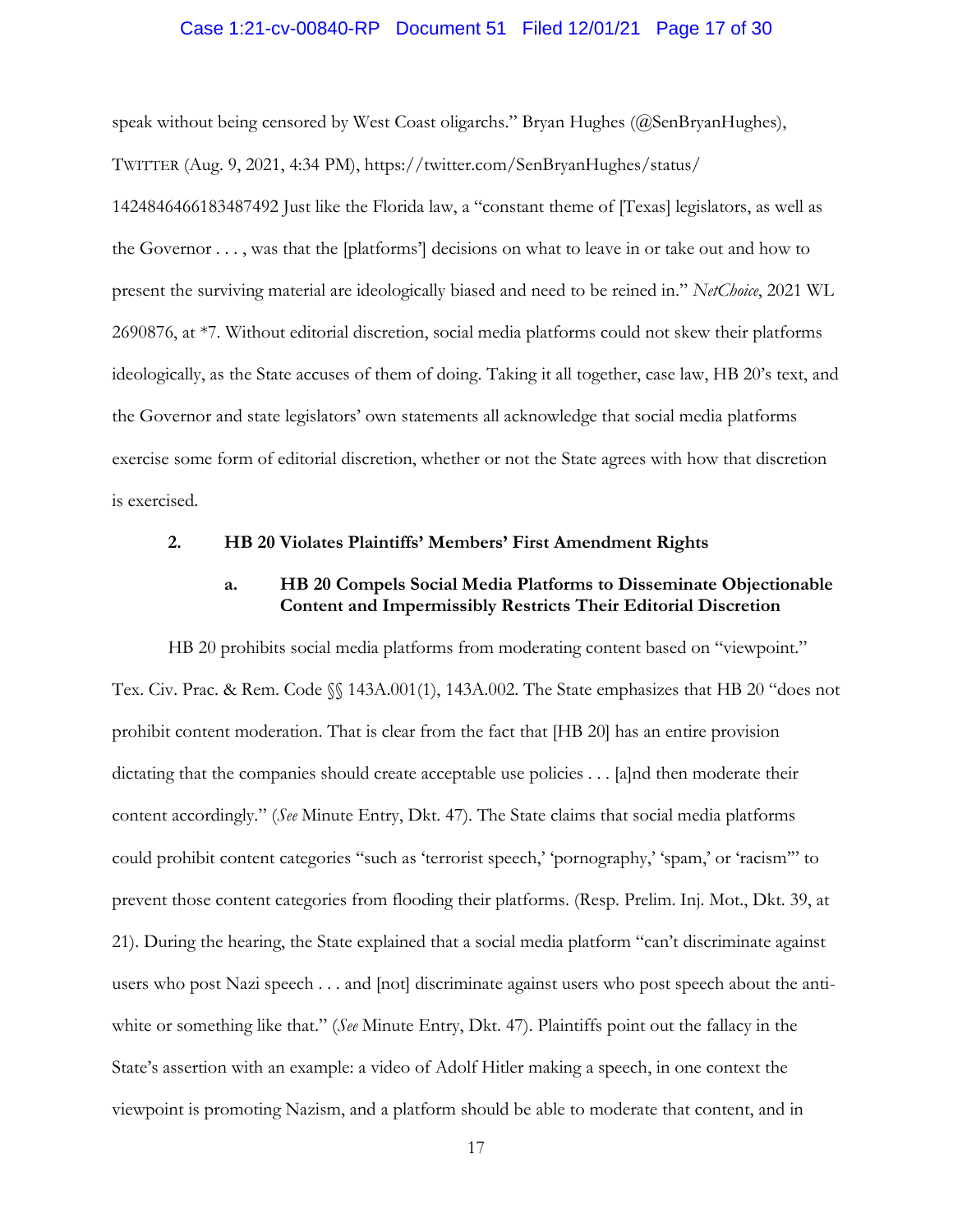## Case 1:21-cv-00840-RP Document 51 Filed 12/01/21 Page 18 of 30

another context the viewpoint is pointing out the atrocities of the Holocaust, and a platform should be able to disseminate that content. (*See id.*). HB 20 seems to place social media platforms in the untenable position of choosing, for example, to promote Nazism against its wishes or ban Nazism as a content category. (Prelim. Inj. Mot., Dkt. 12, at 29). As YouTube put it, "YouTube will face an impossible choice between (1) risking liability by moderating content identified to violate its standards or (2) subjecting YouTube's community to harm by allowing violative content to remain on the site." (YouTube Decl., Dkt. 12-3, at 22).

HB 20's prohibitions on "censorship" and constraints on how social media platforms disseminate content violate the First Amendment. The platforms have policies against content that express a viewpoint and disallowing them from applying their policies requires platforms to "alter the expressive content of their [message]." *Hurley*, 515 U.S. at 572–73. HB 20's restrictions on actions that "de-boost" and "deny equal access or visibility to or otherwise discriminate against expression" impede platforms' ability to place "post[s] in the proper feeds." Tex. Civ. Prac. & Rem. Code § 143A.001(1); *NetChoice*, 2021 WL 2690876, at \*3. Social media platforms "must determine how and where users see those different viewpoints, and some posts will necessarily have places of prominence. *See NetChoice*, 2021 WL 2690876, at \*3. HB 20 compels social media platforms to significantly alter and distort their products. Moreover, "the targets of the statutes at issue are the editorial judgments themselves" and the "announced purpose of balancing the discussion—reining in the ideology of the large social-media providers—is precisely the kind of state action held unconstitutional in *Tornillo*, *Hurley*, and *PG&E.*" *Id.* HB 20 also impermissibly burdens social media platforms' own speech. *Id.* at \*9 ("[T]he statutes compel the platforms to change their own speech in other respects, including, for example, by dictating how the platforms may arrange speech on their sites."). For example, if a platform appends its own speech to label a post as misinformation, the platform may be discriminating against that user's viewpoint by adding its own disclaimer. HB 20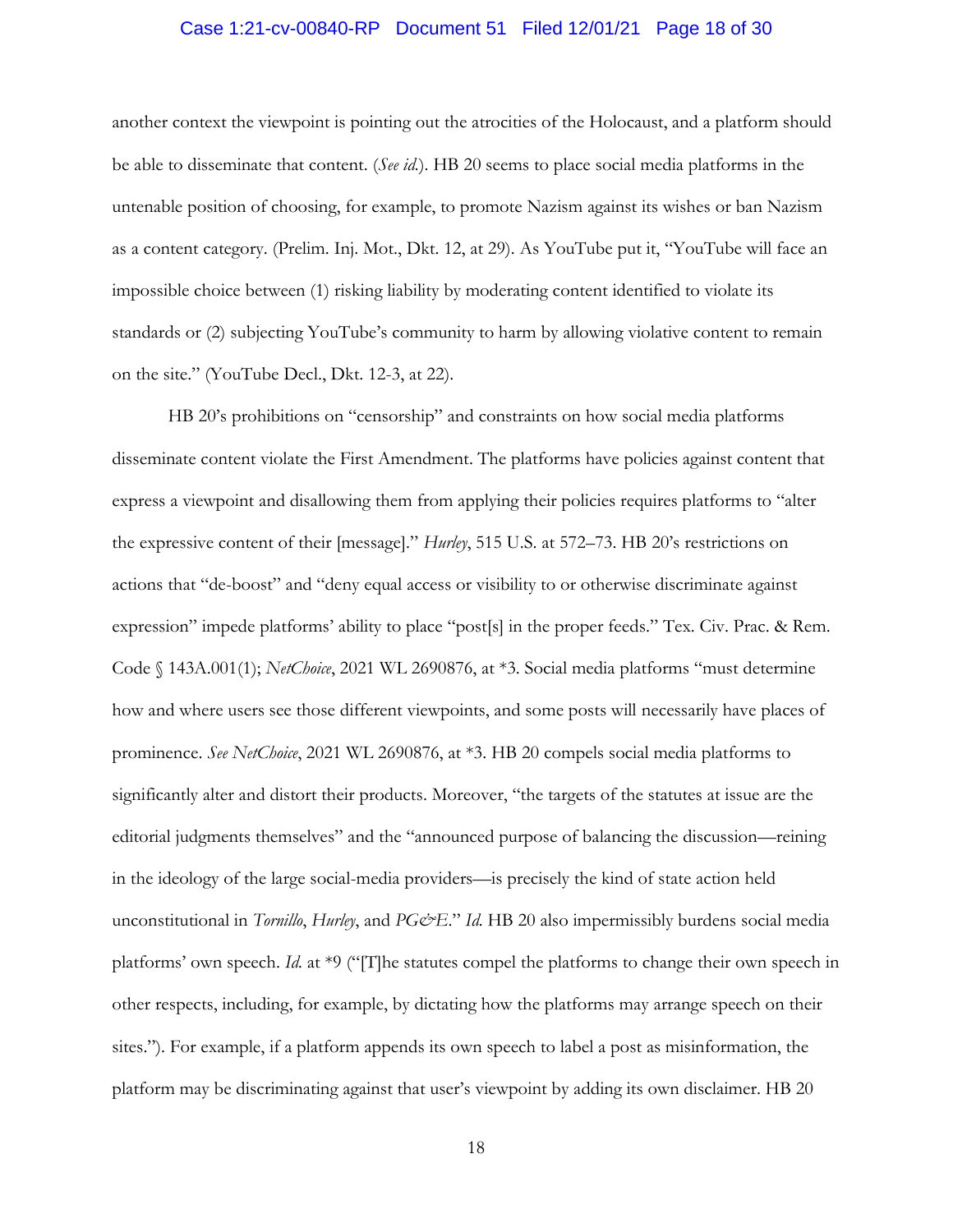## Case 1:21-cv-00840-RP Document 51 Filed 12/01/21 Page 19 of 30

restricts social media platforms' First Amendment right to engage in expression when they disagree with or object to content.<sup>4</sup>

Furthermore, the threat of lawsuits for violating Section 7 of HB 20 chills the social media platforms' speech rights. HB 20 broadly prohibits content moderation based on "viewpoint," authorizing the Texas Attorney General to sue for violations—and even "potential" violations—of Section 7's "censorship" restrictions. Tex. Civ. Prac. & Rem Code §§ 143A.002; 143A.008. In response to the State's interrogatories, NetChoice explained that the "threat of myriad lawsuits based on individual examples of content moderation threaten and chill the broad application of those [content moderation] policies, and thus H.B. 20's anti-moderation provisions interfere with Plaintiff's members' policies and practices. . . . Using YouTube as an example, hate speech is necessarily 'viewpoint'-based, as abhorrent as those viewpoints may be. And removing such hate speech and assessing penalties against users for submitting that content is 'censor[ship]' as defined by H.B. 20." (NetChoice Interrogatory Responses, Dkt. 44-3, at 25).

## **b. HB 20's Disclosure and Operational Requirements Burden Social Media Platforms' Editorial Discretion**

HB 20 additionally violates Plaintiffs' members' First Amendment rights with its Section 2 requirements. First, under Section 2, a social media platform must provide "public disclosures" about how the platform operates in a manner "sufficient to enable users to make an informed

<sup>4</sup> The Court notes that two other Supreme Court cases address this topic, but neither applies here. *PruneYard Shopping Center v. Robins* is distinguishable from the facts of this case. 447 U.S. 74 (1980). In *PruneYard*, the Supreme Court upheld a California law that required a shopping mall to host people collecting petition signatures, concluding there was no "intrusion into the function of editors" since the shopping mall's operation of its business lacked an editorial function. *Id.* at 88. Critically, the shopping mall did not engage in expression and "the [mall] owner did not even allege that he objected to the content of the [speech]; nor was the access right content based." *PG&E*, 475 U.S. at 12. Similarly, *Rumsfeld v. Forum for Academic & Institutional Rights, Inc.* has no bearing on this Court's holding because it did not involve government restrictions on editorial functions. 547 U.S. 47 (2006). The challenged law required schools that allowed employment recruiters on campus to also allow military employment recruiters on campus—a restriction on "conduct, not speech." *Id.* at 62, 65. As the Supreme Court explained, "accommodating the military's message does not affect the law schools' speech, because the schools are not speaking when the host interviews and recruiting receptions." *Id.* at 64.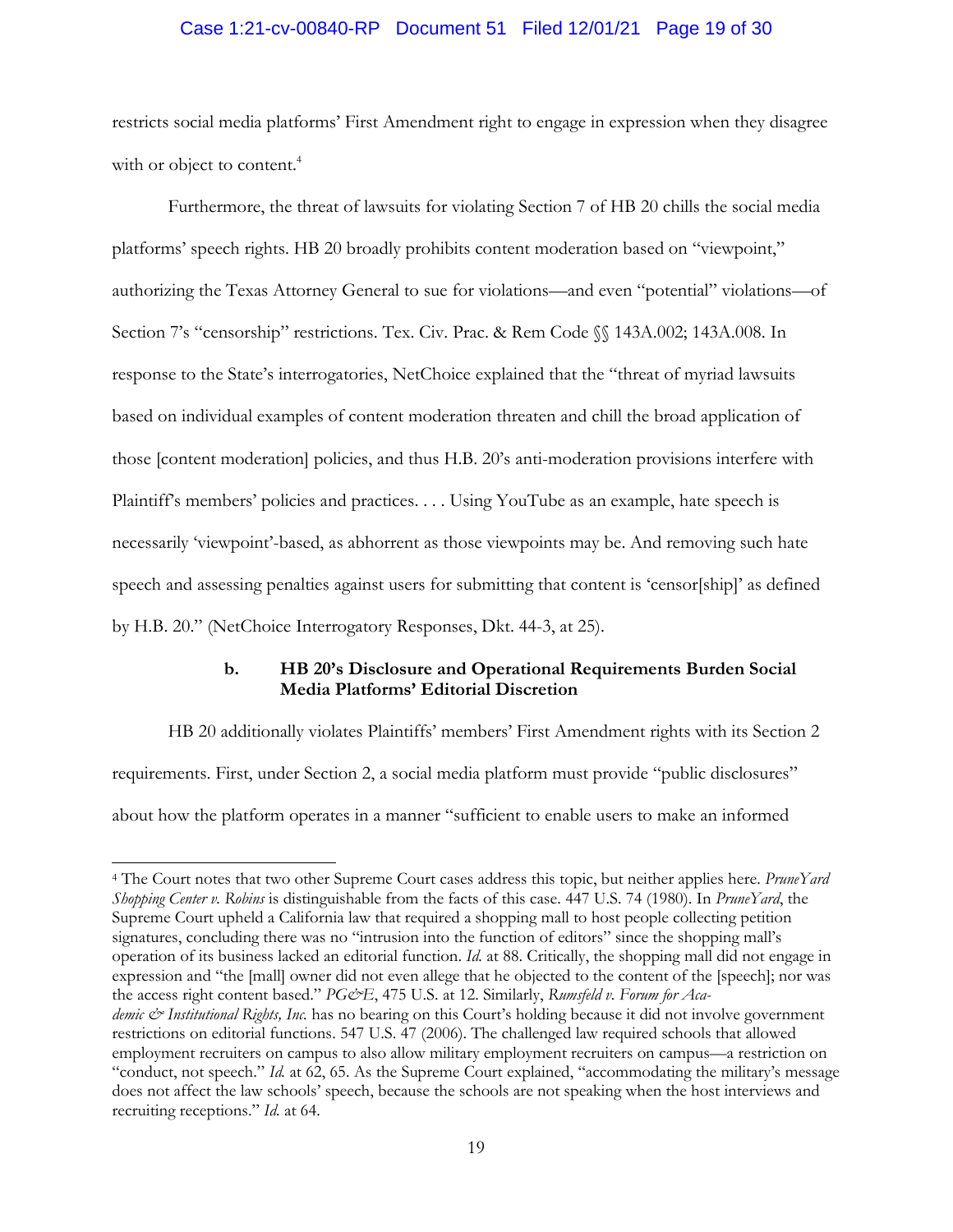## Case 1:21-cv-00840-RP Document 51 Filed 12/01/21 Page 20 of 30

choice regarding the purchase of or use of access to or services from the platform." Tex. Bus. & Com. Code § 120.051(b). HB 20 states that each platform must disclose how it "(1) curates and targets content to users; (2) places and promotes content, services, and products, including its own content, services, and products; (3) moderates content; [and] (4) uses search, ranking, or other algorithms or procedures that determine results on the platform[.]" *Id.* § 120.051(a)(1)–(4). Second, a social media platform must "publish an acceptable use policy" that explains what content the platform will allow, how the platform will ensure compliance with the policy, and how users can inform the platform about noncompliant content. *Id.* § 120.052. Third, a social media platform must publish a "biannual transparency report" that requires information about the platform's enforcement of their policies. *Id.* § 120.053(a).

Specifically, social media platforms must provide:

- "the total number of instances in which the social media platform was alerted to illegal content, illegal activity, or potentially policy-violating content" and by what means (i.e., by users, employees, or automated processes);
- how often the platform "took action" with regard to such content including "content removal," "content demonetization," "content deprioritization," "the addition of an assessment to content," "account suspension," "account removal," and "any other action" that accords with the acceptable use policy, "categorized by" "the rule violated" and "the source for the alert";
- "the country of the user who provided the content for each instance described" above;
- "the number of coordinated campaigns;"
- "the number of instances in which a user appealed the decision to remove the user's potentially policy-violating content;"
- "the percentage of appeals . . . that resulted in the restoration of content;" and
- "a description of each tool, practice, action, or technique used in enforcing the acceptable use policy."

*Id.*  $\{120.053(a)(1) - (7), (b)\}.$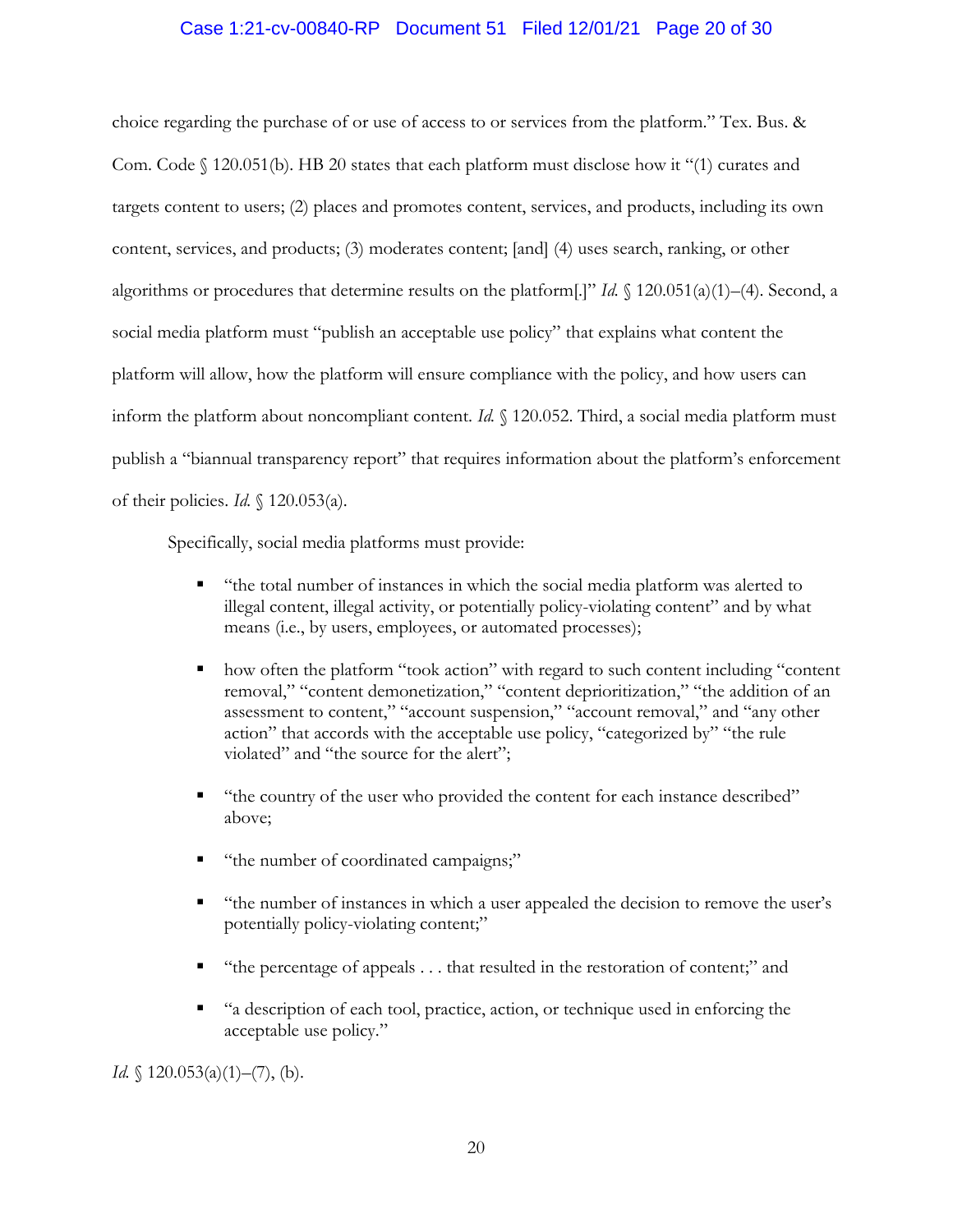# Case 1:21-cv-00840-RP Document 51 Filed 12/01/21 Page 21 of 30

Fourth, a social media platform must provide a "complaint system to enable a user to submit a complaint in good faith and track the status of the complaint" regarding either a report of violative content or "a decision made by the social media platform to remove content posted by the user." *Id.* § 120.101. For reports of illegal content, the covered platform must "make a good faith effort to evaluate the legality of the content or activity within 48 hours of receiving the notice," excluding weekends. *Id.* § 120.102.

Fifth, a social media platform must offer a notice and appeal system for any content that it decides to remove. Subject to limited exceptions, every time a covered platform "removes" content, it must give the user (1) a notice of the removal; (2) an opportunity to appeal; and (3) a written explanation of the decision on appeal, including an explanation for any reversal. *Id.* § 120.103. During the appeal process, a social media platform must "review the [removed] content," "determine whether the content adheres to the platform's acceptable use policy," and "take appropriate steps" within 14 days (excluding weekends). *Id.* § 120.104.

To pass constitutional muster, disclosure requirements like these must require only "factual and noncontroversial information" and cannot be "unjustified or unduly burdensome." *NIFLA*, 138 S. Ct. at 2372. Section 2's disclosure and operational provisions are inordinately burdensome given the unfathomably large numbers of posts on these sites and apps. For example, in three months in 2021, Facebook removed 8.8 million pieces of "bullying and harassment content," 9.8 million pieces of "organized hate content," and 25.2 million pieces of "hate speech content." (CCIA Decl., Dkt. 12-1, at 15). During the last three months of 2020, YouTube removed just over 2 million channels and over 9 million videos because they violated its policies. (*Id.* at 16). While some of those removals are subject to an existing appeals process, many removals are not. For example, in a three-monthperiod in 2021, YouTube removed 1.16 billion comments. (YouTube Decl., Dkt. 12-3, at 23–24). Those 1.16 billion removals were not appealable, but, under HB 20, they would have to be. (*Id.*).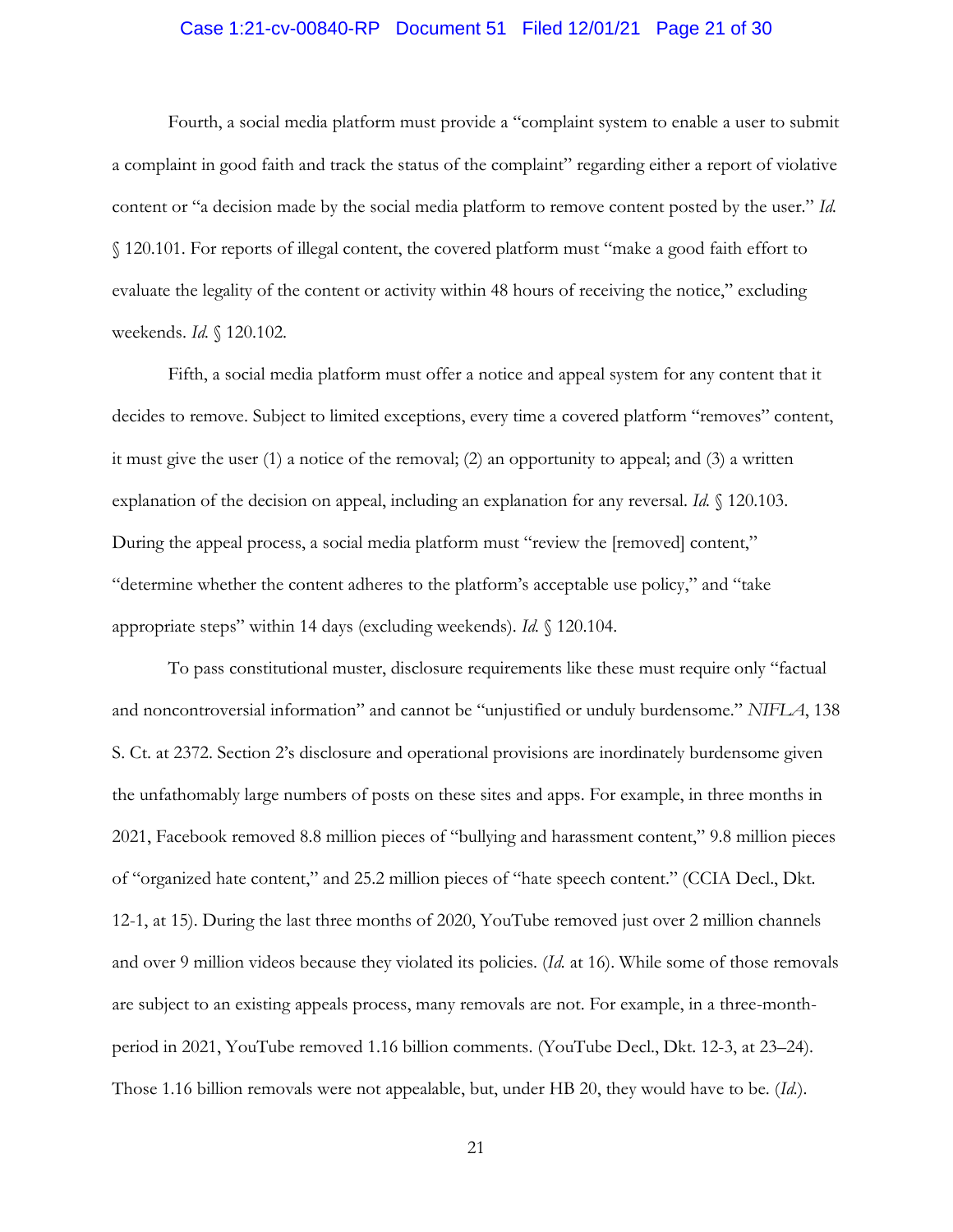# Case 1:21-cv-00840-RP Document 51 Filed 12/01/21 Page 22 of 30

Over the span of six months in 2018, Facebook, Google, and Twitter took action on over 5 billion accounts or user submissions—including 3 billion cases of spam, 57 million cases of pornography, 17 million cases of content regarding child safety, and 12 million cases of extremism, hate speech, and terrorist speech. (NetChoice Decl., Dkt. 12-2, at 8). During the State's deposition of Neil Christopher Potts ("Potts"), who is Facebook's Vice President of Trust and Safety Policy, Potts stated that it would be "impossible" for Facebook "to comply with anything by December 1, [2021]. . . [W]e would not be able to change systems in that nature. . . . I don't see a way that we would actually be able to go forward with compliance in a meaningful way." (Potts Depo., Dkt. 39-2, at 2, 46). Plaintiffs also express a concern that revealing "algorithms or procedures that determine results on the platform" may reveal trade secrets or confidential and competitively-sensitive information. (*Id.* at 34) (quoting Tex. Bus. & Com. Code § 120.051(a)(4)).

The Section 2 requirements burden First Amendment expression by "forc[ing] elements of civil society to speak when they otherwise would have refrained." *Washington Post v. McManus*, 944 F.3d 506, 514 (4th Cir. 2019). "It is the presence of compulsion from the state itself that compromises the First Amendment." *Id.* at 515. The provisions also impose unduly burdensome disclosure requirements on social media platforms "that will chill their protected speech." *NIFLA*, 138 S. Ct. at 2378. The consequences of noncompliance also chill the social media platforms' speech and application of their content moderation policies and user agreements. Noncompliance can subject social media platforms to serious consequences. The Texas Attorney General may seek injunctive relief and collect attorney's fees and "reasonable investigative costs" if successful in obtaining injunctive relief. *Id.* § 120.151.

#### **3. HB 20 Discriminates Based on Content and Speaker**

HB 20 additionally suffers from constitutional defects because it discriminates based on content and speaker. First, HB 20 excludes two types of content from its prohibition on content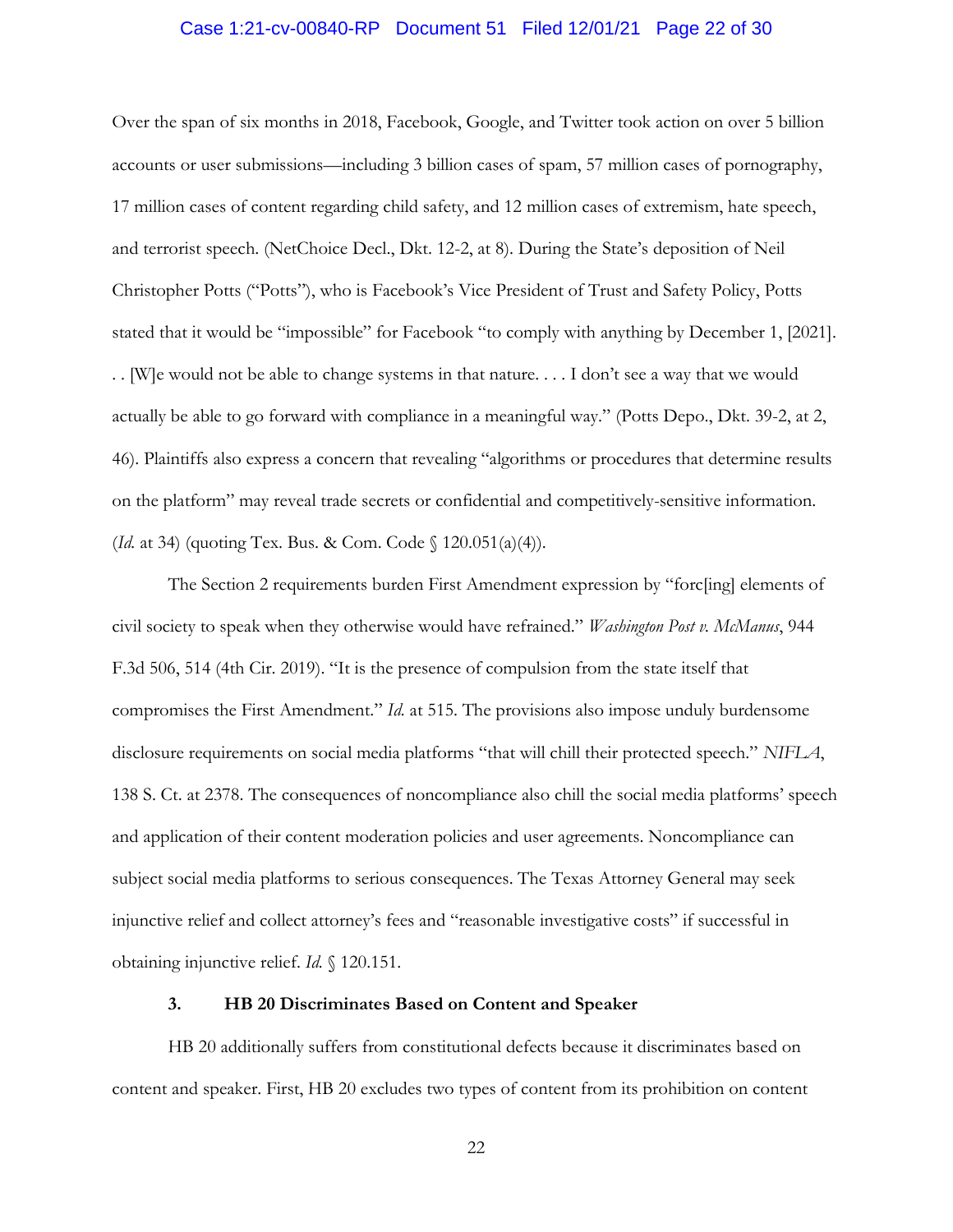## Case 1:21-cv-00840-RP Document 51 Filed 12/01/21 Page 23 of 30

moderation and permits social media platforms to moderate content: (1) that "is the subject of a referral or request from an organization with the purpose of preventing the sexual exploitation of children and protecting survivors of sexual abuse from ongoing harassment," and (2) that "directly incites criminal activity or consists of specific threats of violence targeted against a person or group because of their race, color, disability, religion, national origin or ancestry, age, sex, or status as a peace officer or judge." Tex. Civ. Prac. & Rem. Code § 143A.006(a)(2)–(3). When considering a city ordinance that applied to '"fighting words' that . . . provoke violence[] 'on the basis of race, color, creed, religion[,] or gender,"' the Supreme Court noted that those "who wish to use 'fighting words' in connection with other ideas—to express hostility, for example, on the basis of political affiliation, union membership, or []sexuality—are not covered." *R.A.V. v. City of St. Paul, Minn.*, 505 U.S. 377, 391 (1992). As Plaintiffs argue, the State has "no legitimate reason to allow the platforms to enforce their policies over threats based only on . . . favored criteria but not" other criteria like sexual orientation, military service, or union membership. (Prelim. Inj. Mot., Dkt. 12, at 35–36); *see id.*

HB 20 applies only to social media platforms of a certain size: platforms with 50 million monthly active users in the United States. Tex. Bus. & Com. Code § 120.002(b). HB 20 excludes social media platforms such as Parler and sports and news websites. (*See* Prelim. Inj. Mot., Dkt. 12, at 17). During the regular legislative session, a state senator unsuccessfully proposed lowering the threshold to 25 million monthly users in an effort to include sites like "Parler and Gab, which are popular among conservatives." Shawn Mulcahy, *Texas Senate approves bill to stop social media companies from banning Texans for political views*, TEX. TRIBUNE (Mar. 30, 2021), https://www.texas tribune.org/2021/03/30/texas-social-media-censorship/. "[D]iscrimination between speakers is often a tell for content discrimination." *NetChoice*, 2021 WL 2690876, at \*10. The discrimination between speakers has special significance in the context of media because "[r]egulations that discriminate among media, or among different speakers within a single medium, often present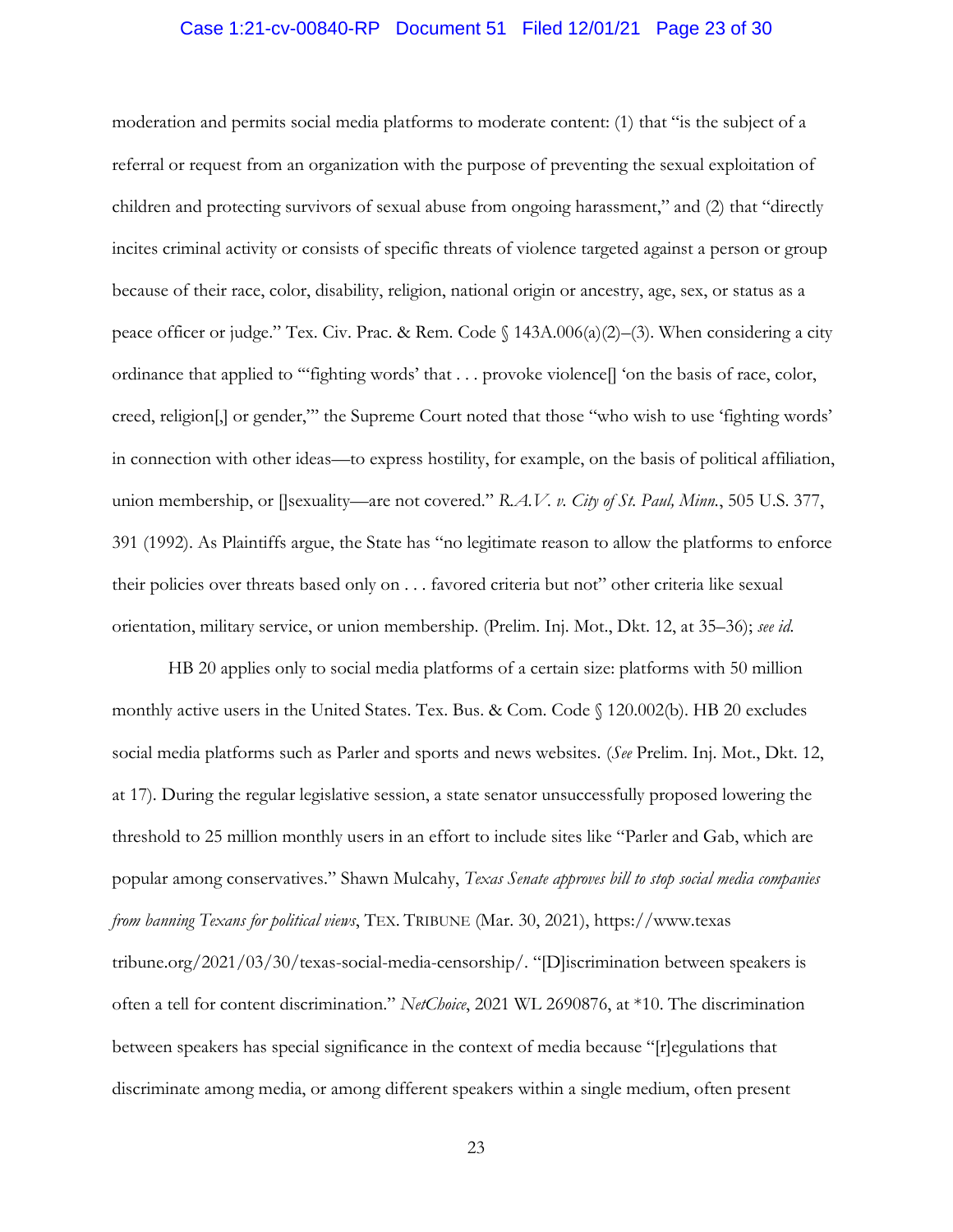# Case 1:21-cv-00840-RP Document 51 Filed 12/01/21 Page 24 of 30

serious First Amendment concerns." *Turner Broad. Sys., Inc. v. F.C.C.*, 512 U.S. 622, 659 (1994). The record in this case confirms that the Legislature intended to target large social media platforms perceived as being biased against conservative views and the State's disagreement with the social media platforms' editorial discretion over their platforms. The evidence thus suggests that the State discriminated between social media platforms (or speakers) for reasons that do not stand up to scrutiny.

#### **4. HB 20 Is Unconstitutionally Vague**

Plaintiffs argue that HB 20 contains many vague terms, some of which the Court agrees are prohibitively vague. "A fundamental principle in our legal system is that laws which regulate persons or entities must give fair notice of conduct that is forbidden or required." *FCC v. Fox TV Stations, Inc.*, 567 U.S. 239, 253 (2012). "[T]he void for vagueness doctrine addresses at least two connected but discrete due process concerns: first, that regulated parties should know what is required of them so they may act accordingly; second, precision and guidance are necessary so that those enforcing the law do not act in an arbitrary or discriminatory way. When speech is involved, rigorous adherence to those requirements is necessary to ensure that ambiguity does not chill protected speech." *Id.* at 253–54 (internal citation omitted).

First, Plaintiffs take issue with HB 20's definition for "censor:" "block, ban, remove, deplatform, demonetize, de-boost, restrict, deny equal access or visibility to, or otherwise discriminate against expression." Tex. Civ. Prac. & Rem. Code § 143A.001(1). Plaintiffs argue that requiring social media platforms to require "equal access or visibility to" content is "hopelessly indeterminate." (Prelim. Inj. Mot., Dkt. 12, at 37) (quoting *id.*). The Court agrees. A social media platform is not static snapshot in time like a hard copy newspaper. It strikes the Court as nearly impossible for a social media platform—that has at least 50 million users—to determine whether any single piece of content has "equal access or visibility" versus another piece of content given the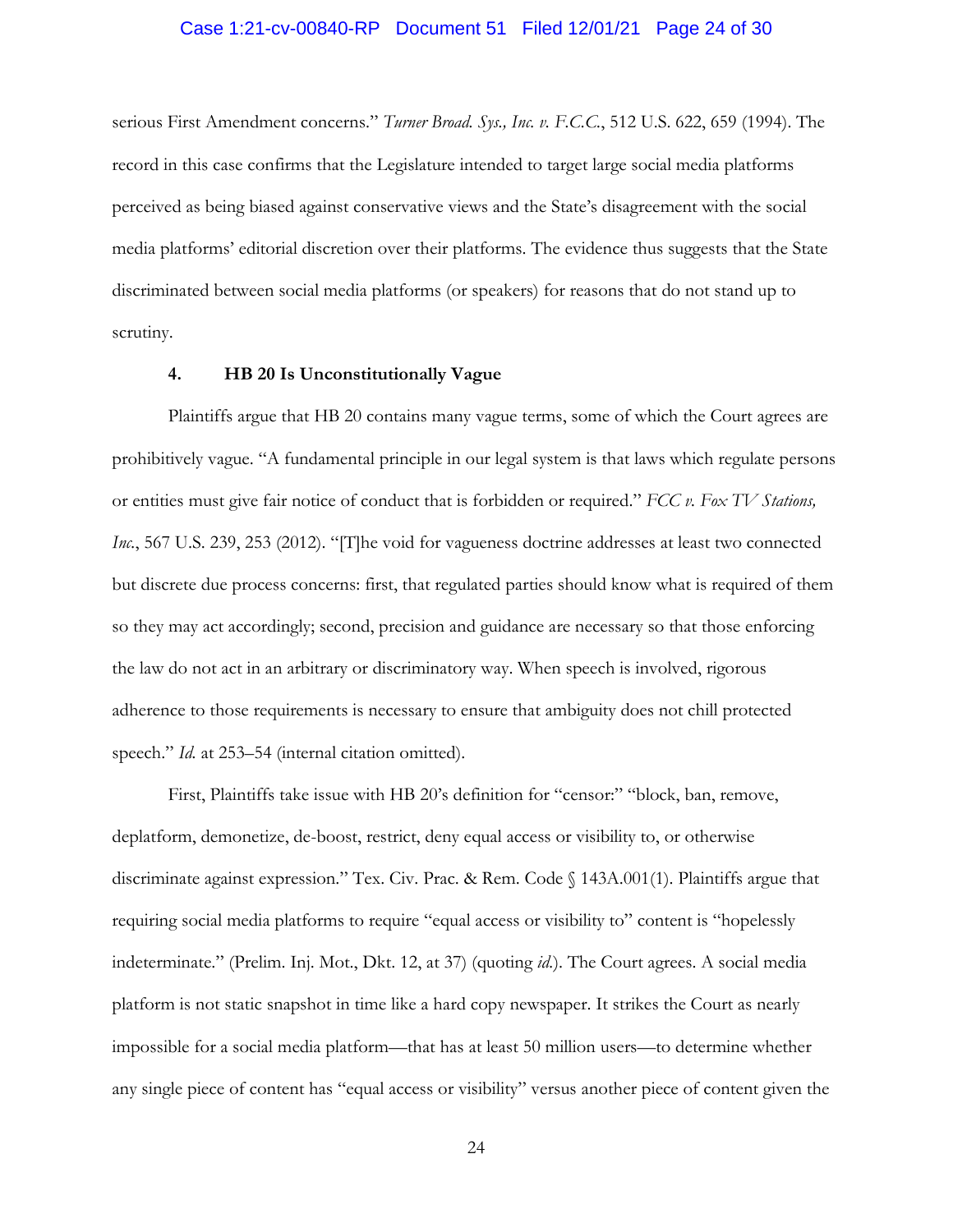### Case 1:21-cv-00840-RP Document 51 Filed 12/01/21 Page 25 of 30

huge numbers of users and content. Moreover, this requirement could "prohibit] a social media platform from" displaying content "in the proper feeds" *NetChoice*, 2021 WL 2690876, at \*3.

Second, Plaintiffs argue that the definition of "social media platform" is unclear. Under HB 20, social media platform means an "Internet website or application that is open to the public, allows a user to create an account, and enables users to communicate with other users for the primary purpose of posting information, comments, messages, or images." Tex. Bus. & Com. Code § 120.001(1). Plaintiffs argue that it is unclear which websites and applications "enable[] users to communicate with other users for the primary purpose of posting information, comments, messages, or images." *Id.* Without more, the Court is not persuaded that that phrase is impermissibly vague.

The definition for "social media platform" excludes "an online service, application, or website: (i) that consists primarily of news, sports, entertainment, or other information or content that is not user generated but is preselected by the provider; and (ii) for which any chat, comments, or interactive functionality is incidental to, directly related to, or dependent on the provision of the content described by Subparagraph (i)." *Id.* § 120.001(1)(C)(i), (ii). Plaintiffs object to the word "primarily" used to define excluded companies whose sites "primarily" consist of "news, sports, entertainment . . . " § 120.001(1)(C)(i). "Even if 'primarily' means 'greater than 50%,' a person of ordinary intelligence would have no idea what 'primarily' refers to as the relevant denominator." (Prelim. Inj. Mot., Dkt. 12, at 38). In this context, "primarily" is too indeterminate to enable companies with a website, application, or online service to determine whether they are subject to HB 20's prohibitions and requirements. Plaintiffs also contend that "[o]rdinary people would further have no idea what makes a chat or comment section 'incidental to, directly related to, or dependent on' a platform's preselected content." (Prelim. Inj. Mot., Dkt. 12, at 38) (quoting Tex. Bus. & Com.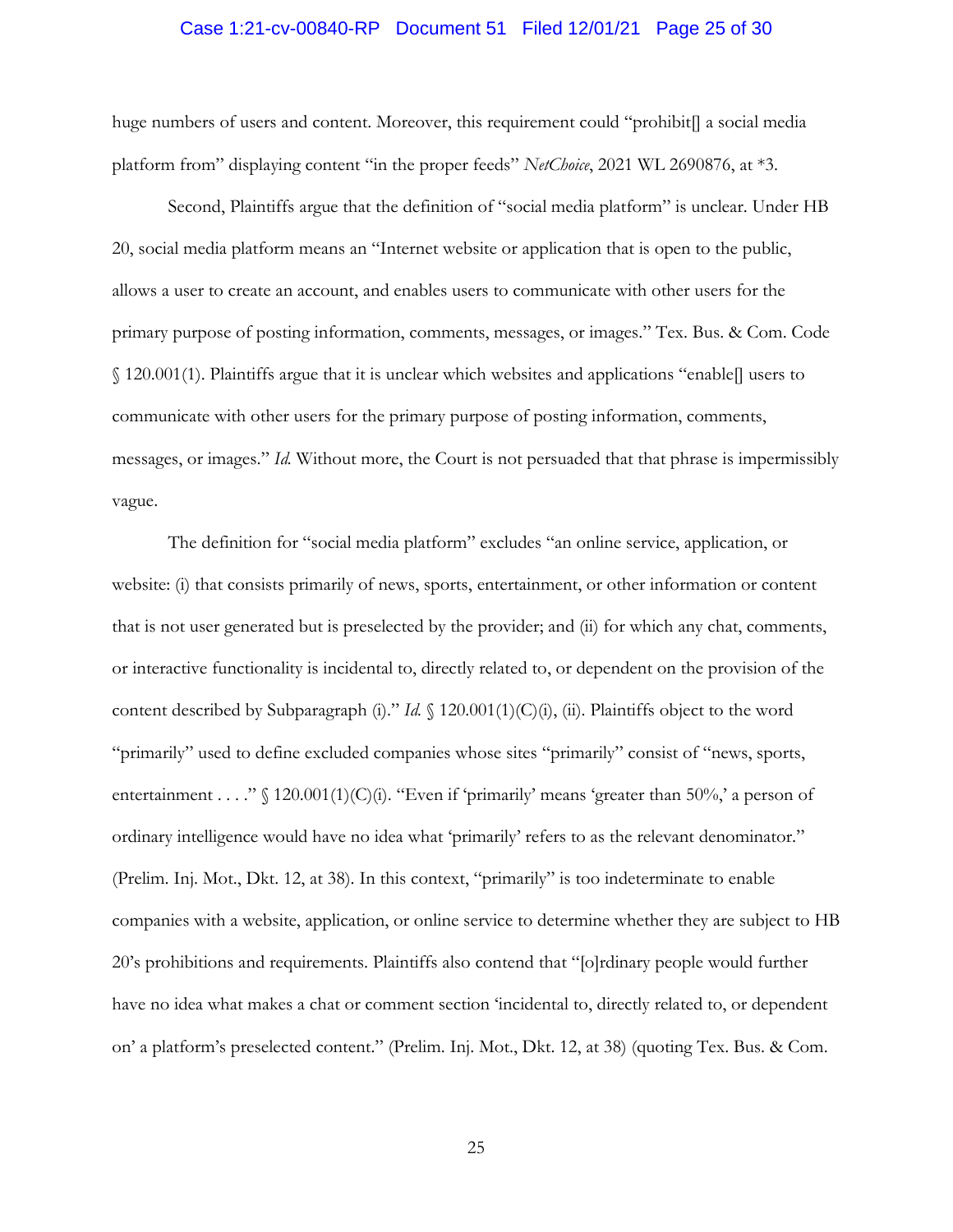# Case 1:21-cv-00840-RP Document 51 Filed 12/01/21 Page 26 of 30

Code  $\int$  120.001(1)(C)(ii)). Plaintiffs have not established that that terminology is impermissibly vague.

Third, HB 20 empowers the Texas Attorney General to seek an injunction not just against violations of the statute but also "potential violations." Tex. Civ. Prac. & Rem. Code § 143A.008. Unlike other statutes that specify that the potential violation must be imminent, HB 20 includes no such qualification. *See, e.g.*, Tex. Occ. Code § 1101.752(a) (authorizing the attorney general to seek injunctive relief to abate a potential violation "if the commission determines that a person has violated or is about to violate this chapter"). Subjecting social media platforms to suit for potential violations, without a qualification, reaches almost all content moderation decisions platforms might make, further chilling their First Amendment rights. (Prelim. Inj. Mot., Dkt. 12, at 39).

Fourth, Plaintiffs contend that Section 2's disclosure and operational requirements are overbroad and vague. "For instance, H.B. 20's non-exhaustive list of disclosure requirements grants the Attorney General substantial discretion to sue based on a covered platform's failure to include unenumerated information." (*Id.*). While the Court agrees that these provisions may suffer from infirmities, the Court cannot at this time find them unconstitutionally vague on their face.

## **5. HB 20 Fails Strict Scrutiny and Intermediate Scrutiny**

HB 20 imposes content-based, viewpoint-based, and speaker-based restrictions that trigger strict scrutiny. Strict scrutiny is satisfied only if a state has adopted '"the least restrictive means of achieving a compelling state interest."' *Americans for Prosperity Found. v. Bonta*, 141 S. Ct. 2373, 2383, 210 L. Ed. 2d 716 (2021) (quoting *McCullen v. Coakley*, 573 U.S. 464, 478 (2014)). Even under the less rigorous intermediate scrutiny, the State must prove that HB 20 is '"narrowly tailed to serve a significant government interest.'" *Packingham v. North Carolina*, 137 S. Ct. 1730, 1736 (2017) (quoting *McCullen*, 573 U.S. at 477). The proclaimed government interests here fall short under both standards.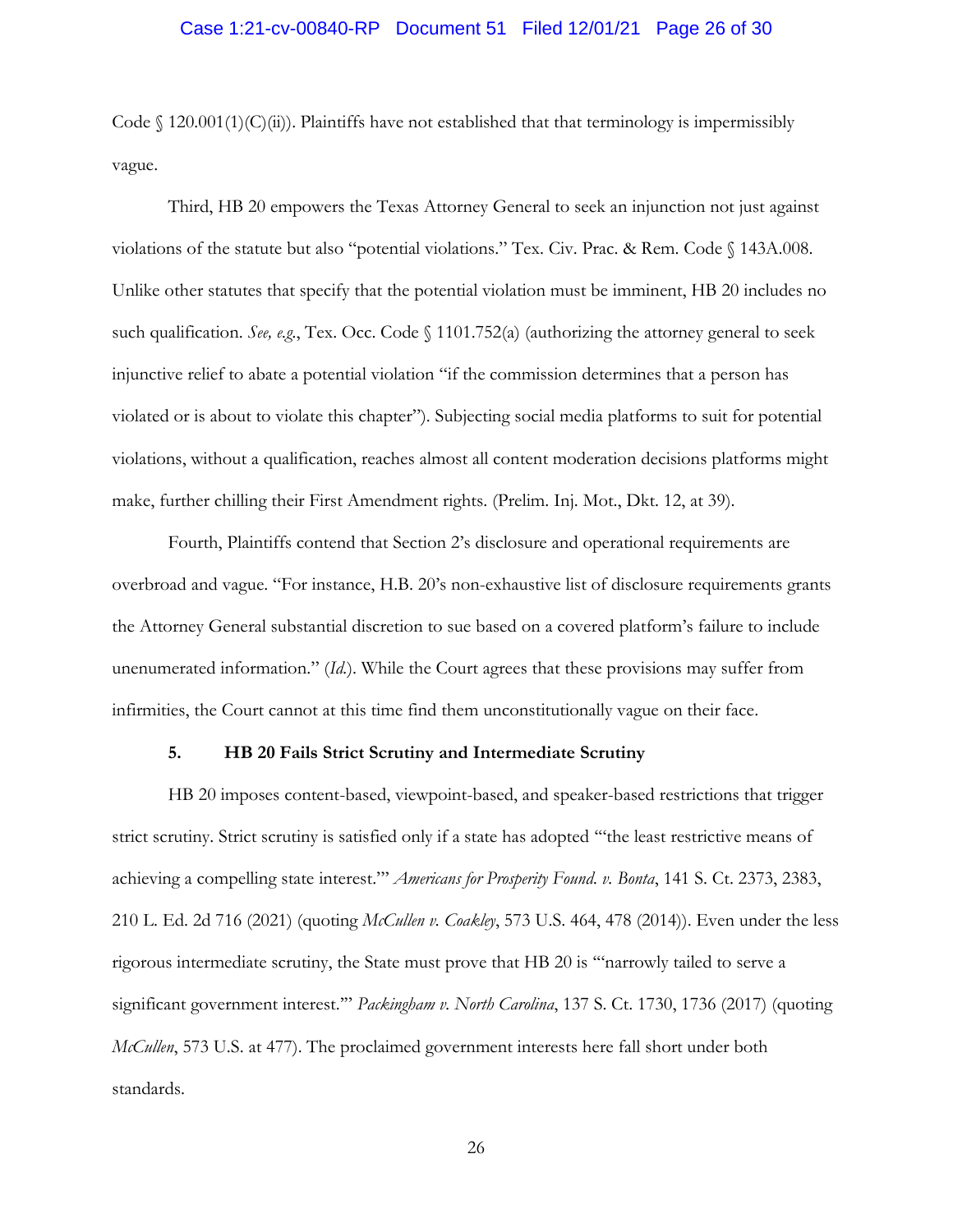## Case 1:21-cv-00840-RP Document 51 Filed 12/01/21 Page 27 of 30

The State offers two interests served by HB 20: (1) the "free and unobstructed use of public forums and of the information conduits provided by common carriers" and (2) "providing individual citizens effective protection against discriminatory practices, including discriminatory practices by common carriers." (Resp. Prelim. Inj. Mot., Dkt. 39, at 33–34) (internal quotation marks and brackets omitted). The State's first interest fails on several accounts. First, social media platforms are privately owned platforms, not public forums. Second, this Court has found that the covered social media platforms are not common carriers. Even if they were, the State provides no convincing support for recognizing a governmental interest in the free and unobstructed use of common carriers' information conduits.<sup>5</sup> Third, the Supreme Court rejected an identical government interest in *Tornillo*. In *Tornillo*, Florida argued that "government has an obligation to ensure that a wide variety of views reach the public." *Tornillo*, 418 U.S. at 247–48. After detailing the "problems related to government-enforced access," the Court held that the state could not commandeer private companies to facilitate that access, even in the name of reducing the "abuses of bias and manipulative reportage [that] are . . . said to be the result of the vast accumulations of unreviewable power in the modern media empires." *Id.* at 250, 254. The State's second interest—preventing "discrimination" by social media platforms—has been rejected by the Supreme Court. Even given a state's general interest in anti-discrimination laws, "forbidding acts of discrimination" is "a decidedly fatal objective" for the First Amendment's "free speech commands." *Hurley*, 515 U.S. at 578–79.

<sup>&</sup>lt;sup>5</sup> In *PG&E*, the Supreme Court did not recognize such a governmental interest; rather, it held that a private utility company retained editorial discretion and could not be compelled to disseminate a third-party's speech. 475 U.S. at 16–18. The Supreme Court's narrow reasoning in *Turner* does not alter this Court's analysis. There, the Court applied "heightened First Amendment scrutiny" because the law at issue "impose[d] special obligations upon cable operators and special burdens upon cable programmers." *Turner Broad. Sys., Inc.*, 512 U.S. at 641. The law, on its face, imposed burdens without reference to the content of speech, yet "interfere[d] with cable operators' editorial discretion" by requiring them to carry some broadcast stations. *Id.*  at 643–44, 662. When it held that cable operators must abide by the law and carry some broadcast channels, the Court's rationale turned on preventing "40 percent of Americans without cable" from losing "access to free television programming." *Id.* at 646. The analysis applied to the regulation of broadcast television has no bearing on the analysis of Internet First Amendment protections. *See Reno*, 521 U.S. at 870.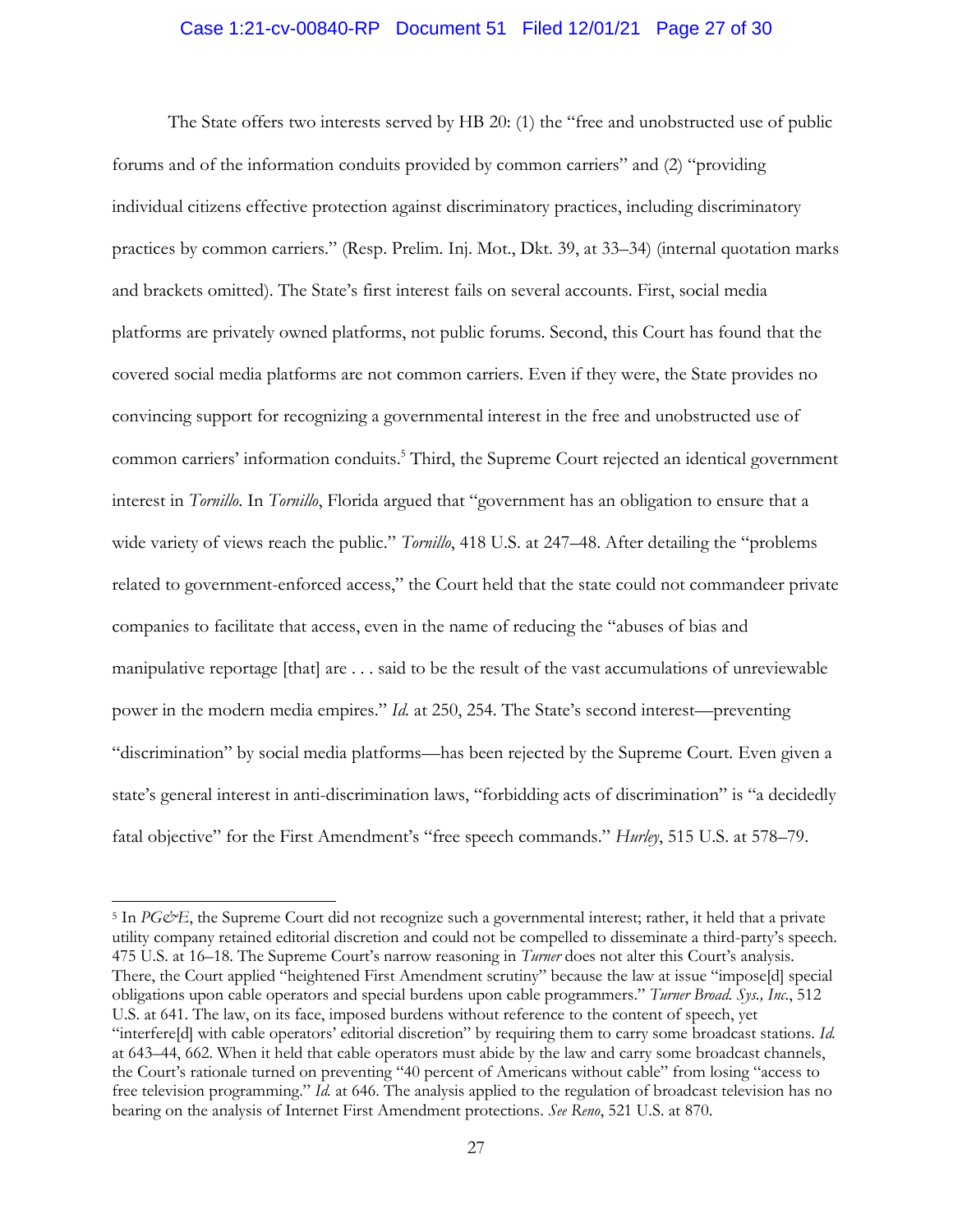# Case 1:21-cv-00840-RP Document 51 Filed 12/01/21 Page 28 of 30

Even if the State's purported interests were compelling and significant, HB 20 is not narrowly tailored. Sections 2 and 7 contain broad provisions with far-reaching, serious consequences. When reviewing the similar statute passed in Florida, the Northern District of Florida found that that statute was not narrowly tailored "like prior First Amendment restrictions." *NetChoice*, 2021 WL 2690876, at \*11 (citing *Reno*, 521 U.S. at 882; *Sable Commc'n of Cal., Inc. v. FCC*, 492 U.S. 115, 131 (1989)). Rather, the court colorfully described it as "an instance of burning the house to roast a pig." *Id.* This Court could not do better in describing HB 20.

Plaintiffs point out that the State could have created its own unmoderated platform but likely did not because the State's true interest is divulged by statements made by legislators and Governor Abbott: the State is concerned with "West Coast oligarchs" and the "dangerous movement by social media companies to silence conservative viewpoints and ideas." Bryan Hughes (@SenBryanHughes), TWITTER (Aug. 9, 2021, 4:34 PM), https://twitter.com/SenBryanHughes/ status/1424846466183487492; *Governor Abbott Signs Law Protecting Texans from Wrongful Social Media Censorship*, OFFICE OF THE TEX. GOVERNOR (Sept. 9, 2021), https://gov.texas.gov/news/post/ governor-abbott-signs-law-protecting-texans-from-wrongful-social-media-censorship; (*see* Reply, Dkt. 48, at 27) ("H.B. 20's true interest is in promoting conservative speech on platforms that legislators perceive as 'liberal.'"). In the State's opposition brief, the State describes the social media platforms as "skewed," saying social media platforms' "current censorship practices" lead to "a skewed exchange of ideas in the Platforms that prevents such a search for the truth." (Resp. Prelim. Inj. Mot., Dkt. 39, at 30).

#### **6. HB 20's Severability Clause**

HB 20's severability clause does not save HB 20 from facial invalidation. This Court has found Sections 2 and 7 to be unlawful. Both sections are replete with constitutional defects, including unconstitutional content- and speaker-based infringement on editorial discretion and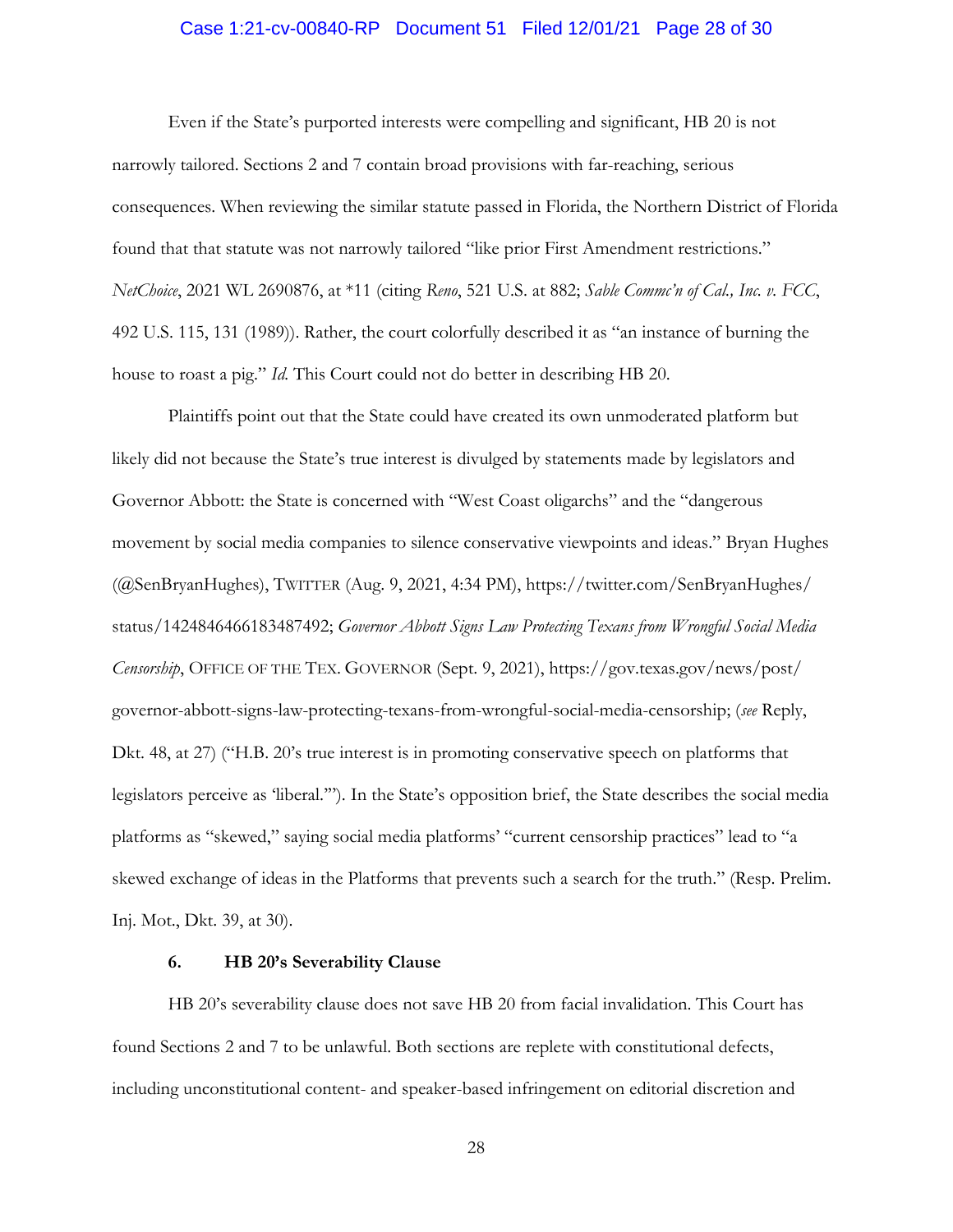#### Case 1:21-cv-00840-RP Document 51 Filed 12/01/21 Page 29 of 30

onerously burdensome disclosure and operational requirements. Like the Florida statute, "[t]here is nothing that could be severed and survive." *NetChoice*, 2021 WL 2690876, at \*11.

#### **C. Remaining Factors Favor a Preliminary Injunction**

The remaining factors all weigh in favor of granting Plaintiffs' request for a preliminary injunction. "There can be no question that the challenged restrictions, if enforced, will cause irreparable harm. 'The loss of First Amendment freedoms, for even minimal periods of time, unquestionably constitutes irreparable injury.'" *Roman Cath. Diocese of Brooklyn v. Cuomo*, 141 S. Ct. 63, 67 (2020) (quoting *Elrod v. Burns*, 427 U.S. 347, 373 (1976) (plurality op.)). Absent an injunction, HB 20 would "radically upset how platforms work and the core value that they provide to users." (Prelim. Inj. Mot., Dkt. 12, at 52). HB 20 prohibits virtually all content moderation, the very tool that social medial platforms employ to make their platforms safe, useful, and enjoyable for users. (*See, e.g.*, CCIA Decl., Dkt. 12-1, at 9, 13) ("[M]any services would be flooded with abusive, objectionable, and in some cases unlawful material, drowning out the good content and making their services far less enjoyable, useful, and safe.") ("Content moderation serves at least three distinct vital functions. First, it is an important way that online services express themselves and effectuate their community standards, thereby delivering on commitments that they have made to their communities. . . . Second, content moderation is often a matter of ensuring online safety. . . . Third, content moderation facilitates the organization of content, rendering an online service more useful."). In addition, social media platforms would lose users and advertisers, resulting in irreparable injury. (Prelim. Inj. Mot., Dkt. 12, at 53–54); (*see, e.g.*, NetChoice Decl., Dkt. 12-2, at 5–6 ("Not only does the Bill impose immediate financial harm to online businesses, it risks permanent, irreparable harm should any of those users or advertisers decide never to return to our members' sites based on their past experience or the detrimental feedback they have heard from others.").